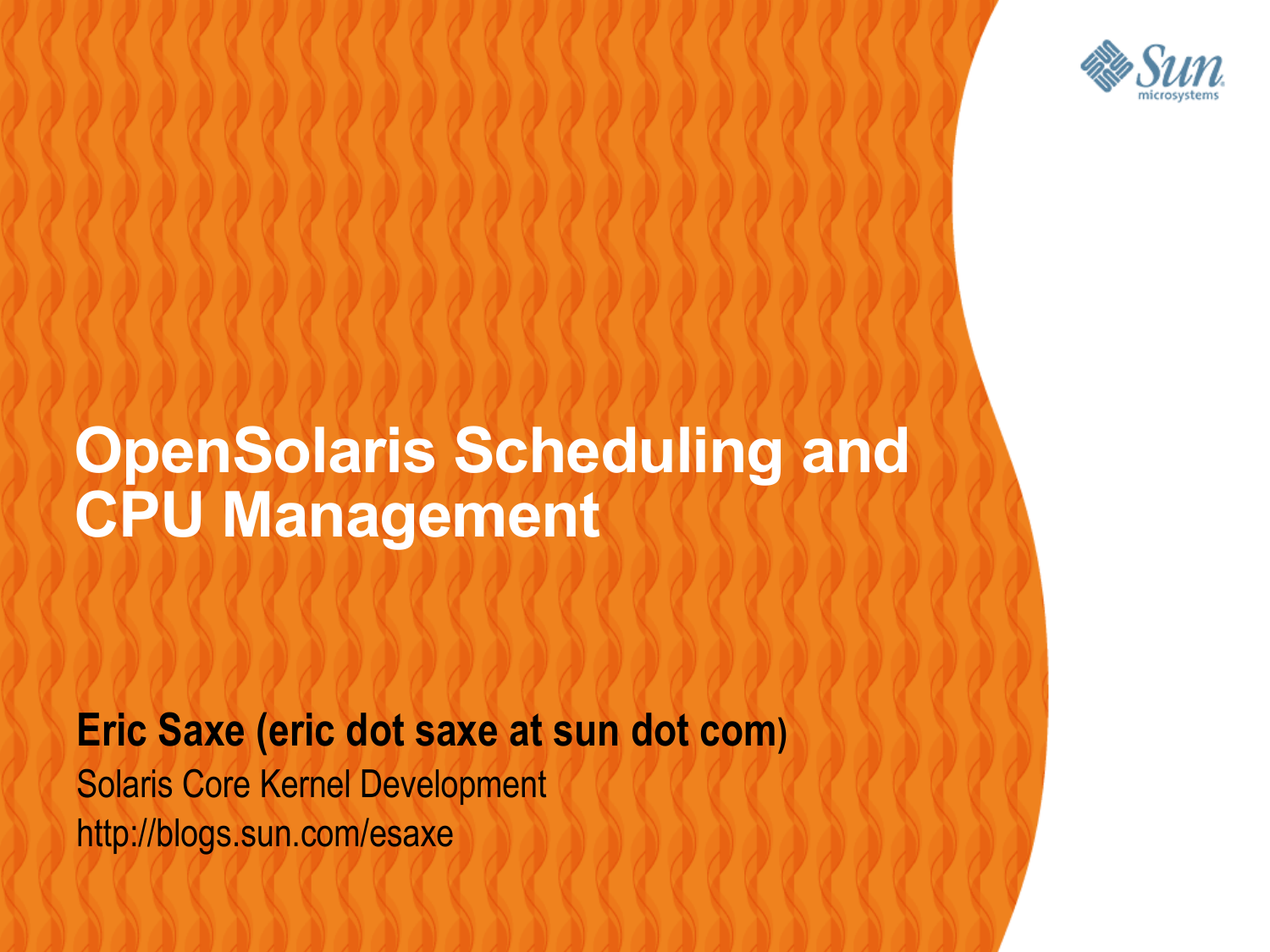

## Introduction

- Processor / system architectures becoming increasingly complex...
	- >Chip Multi-threaded processors (CMT): multicore, multi-threaded, shared caches...

#### >Non-Uniform Memory Access systems (NUMA)

- Soon, you won't be able to purchase a "uniprocessor" system
- How does OpenSolaris utilize these increasingly complex processors?
- How can / should you manage them?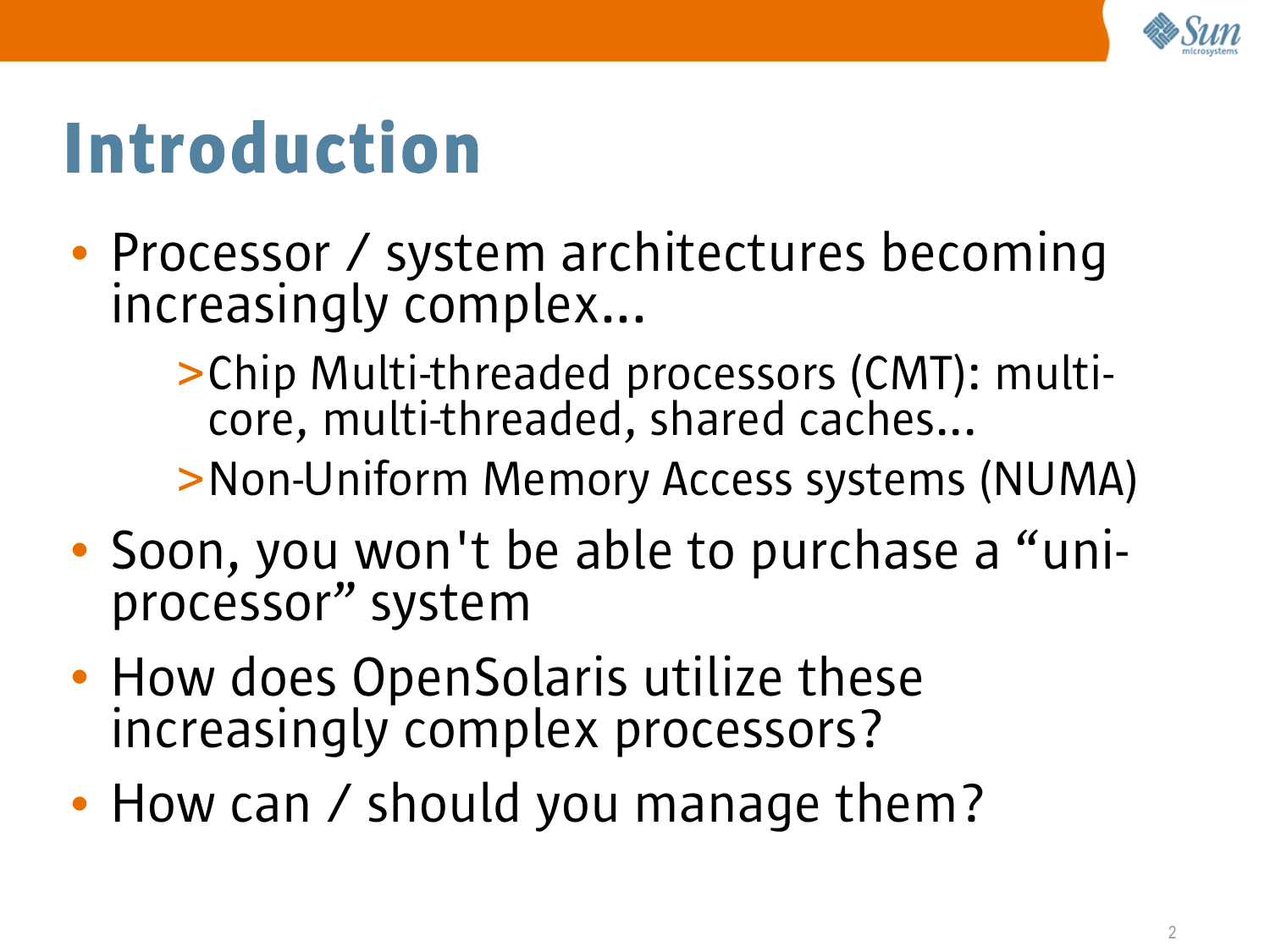

#### **Outline**

- Processes, LWPs, and Threads
- Dispatcher Overview, Scheduling Classes
- Processor Abstractions, Tools, and Interfaces
- "Under the hood" with mdb(1), dtrace(1m)
- Looking ahead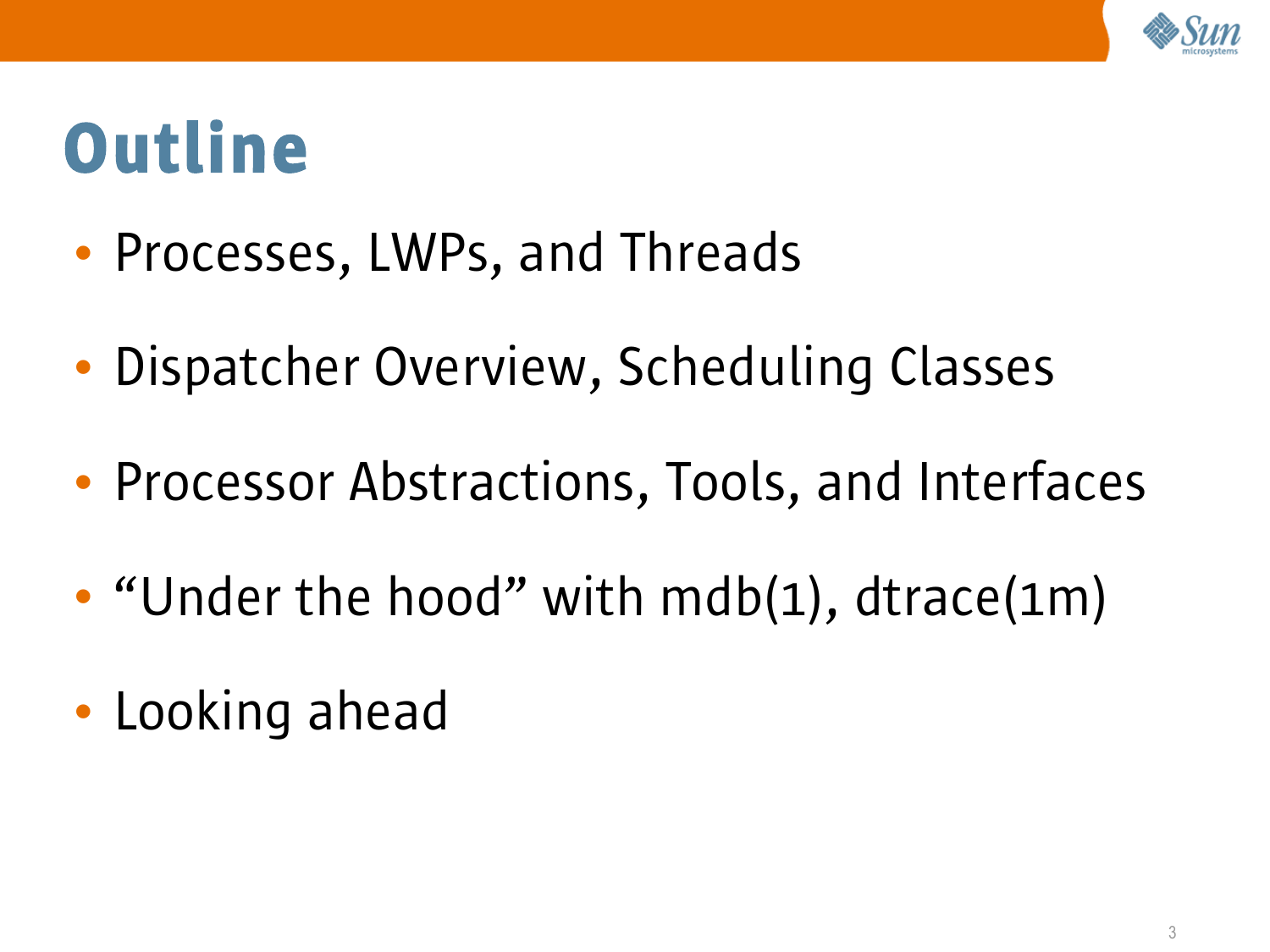

#### **Processes, LWPs, and Threads**

,,,,,,,,,,,,,,,,,,,,,,,,,,,,,,

,,,,,,,,,,,,,,,,,,,,,,,,,,

,,,,,,,,,,,,,,,,,,,,,,,,,

,,,,,,,,,,,,,,,,,,,,,,,,,,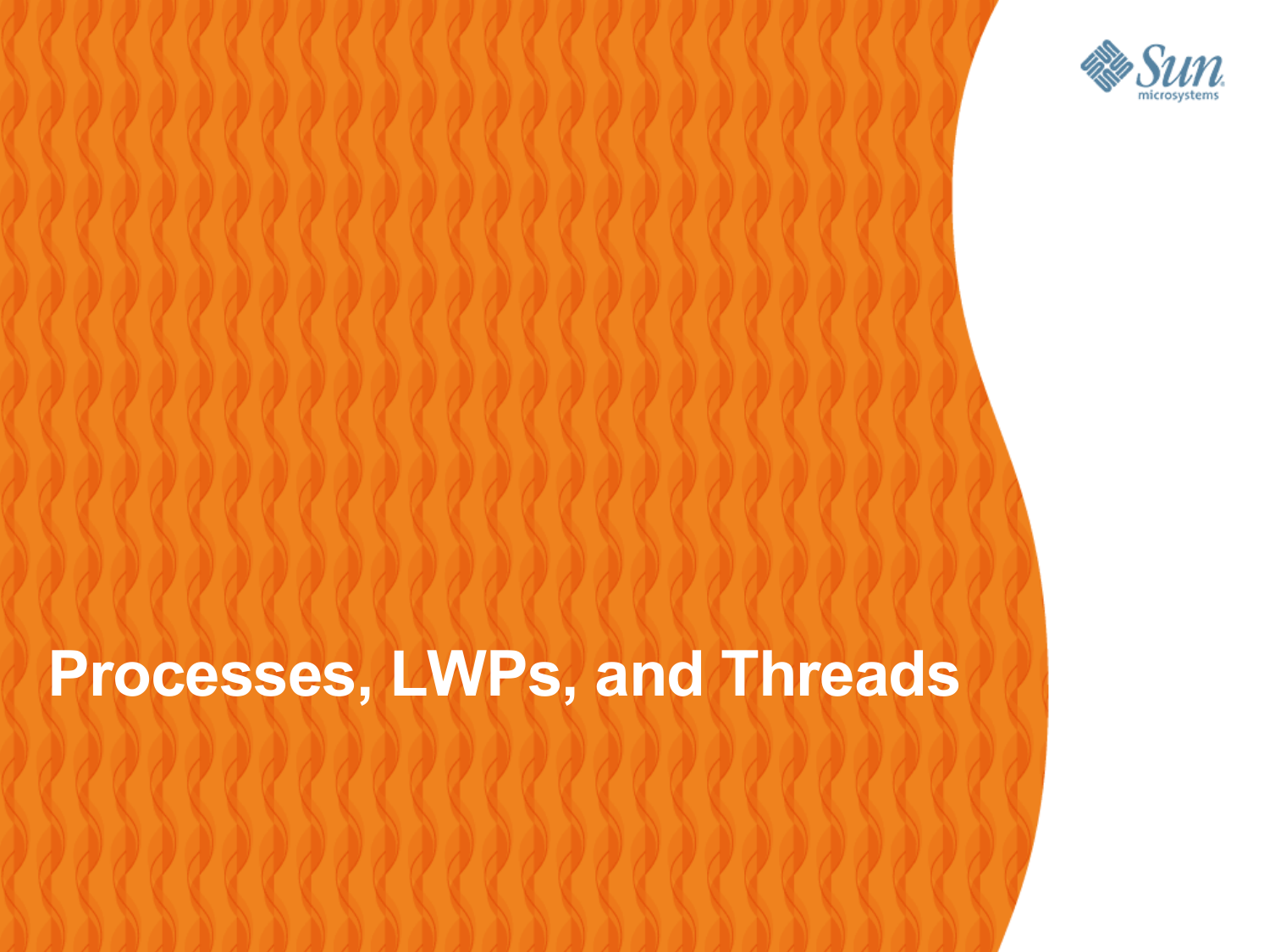

## Processes, LWPs, Threads

- Process: "container" for an executable object
	- > Has an associated VM address space
	- > ...and one or more threads of execution (that share the address space)
	- > proc\_t defined in uts/common/sys/proc.h

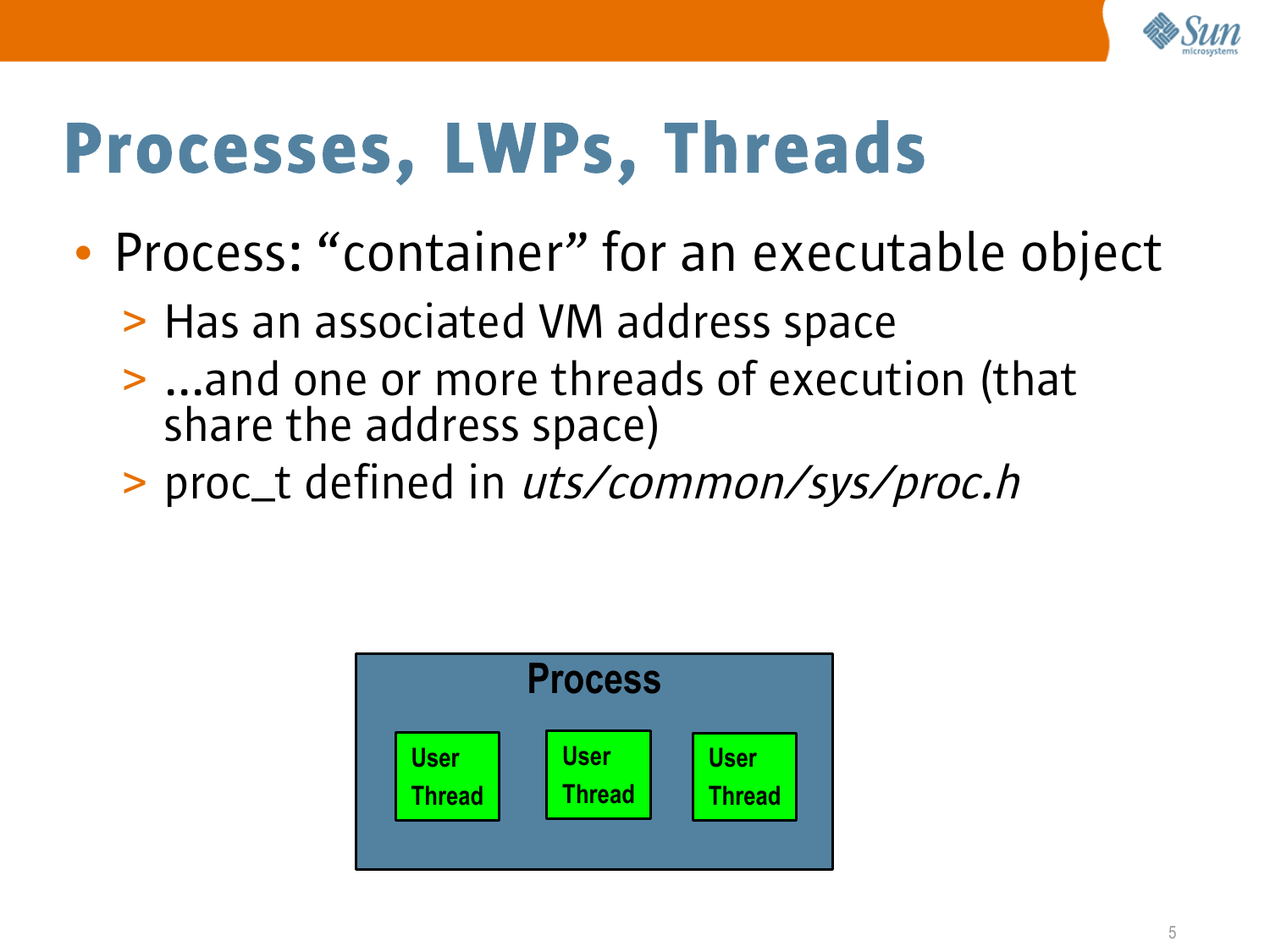

#### Processes, LWPs, Threads...

• Each thread in a process has an associated LWP (Light Weight Process)...a kernel object that maintains a user thread's state:

> System call / signal info, accounting, debugger state, ...

• klwp\_t defined in uts/common/sys/klwp.h

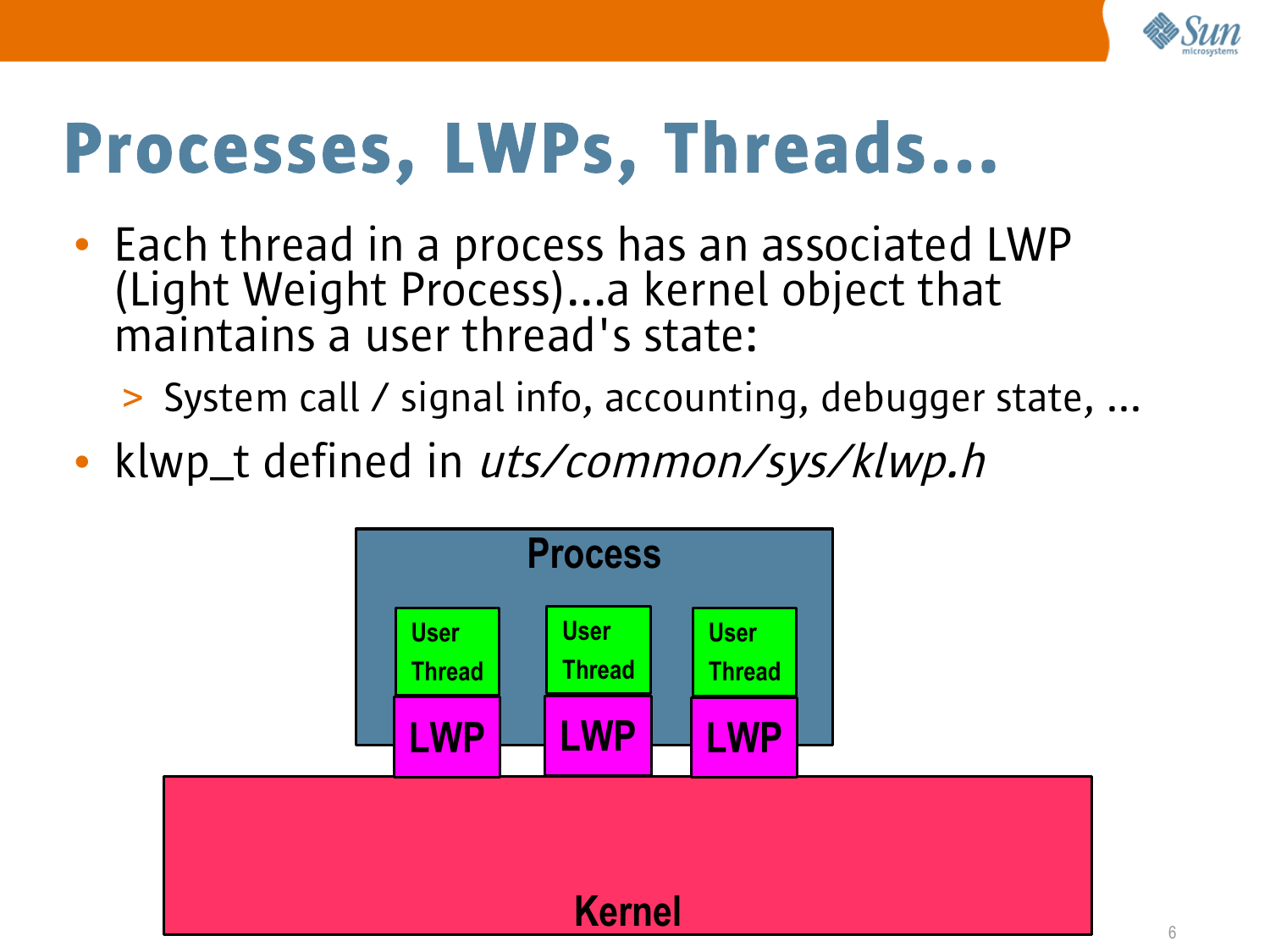

#### Processes, LWPs, Threads...

- Linked to each LWP is a kernel thread
- The kernel thread is the fundamental unit of scheduling and execution in the system
	- > kthread\_t defined in uts/common/sys/thread.h

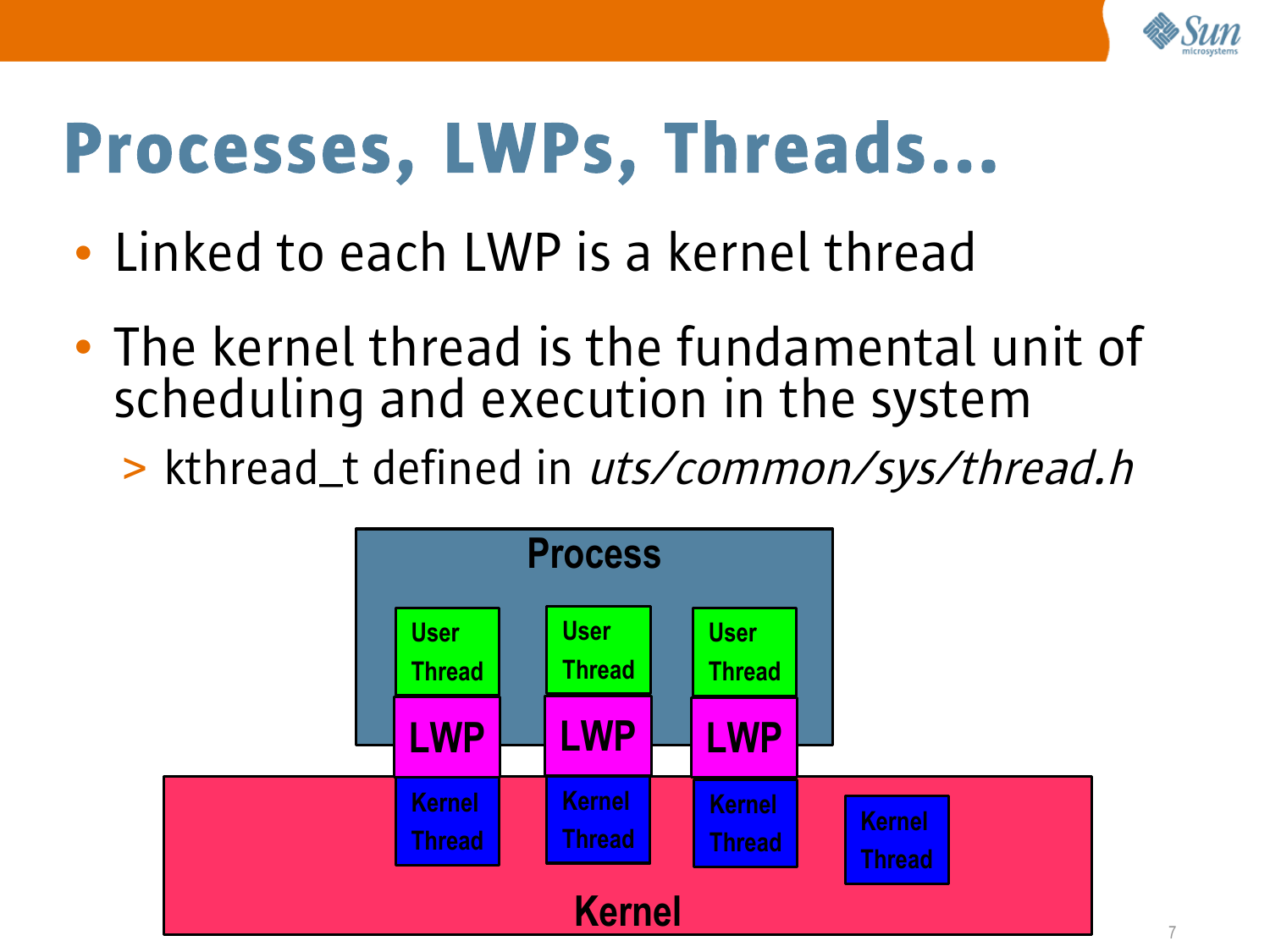

### Processes, LWPs, Threads...

- Some kernel threads may not have an associated LWP
- These are kernel service threads
	- > Examples: CPU Idle threads, task queue worker threads, ...

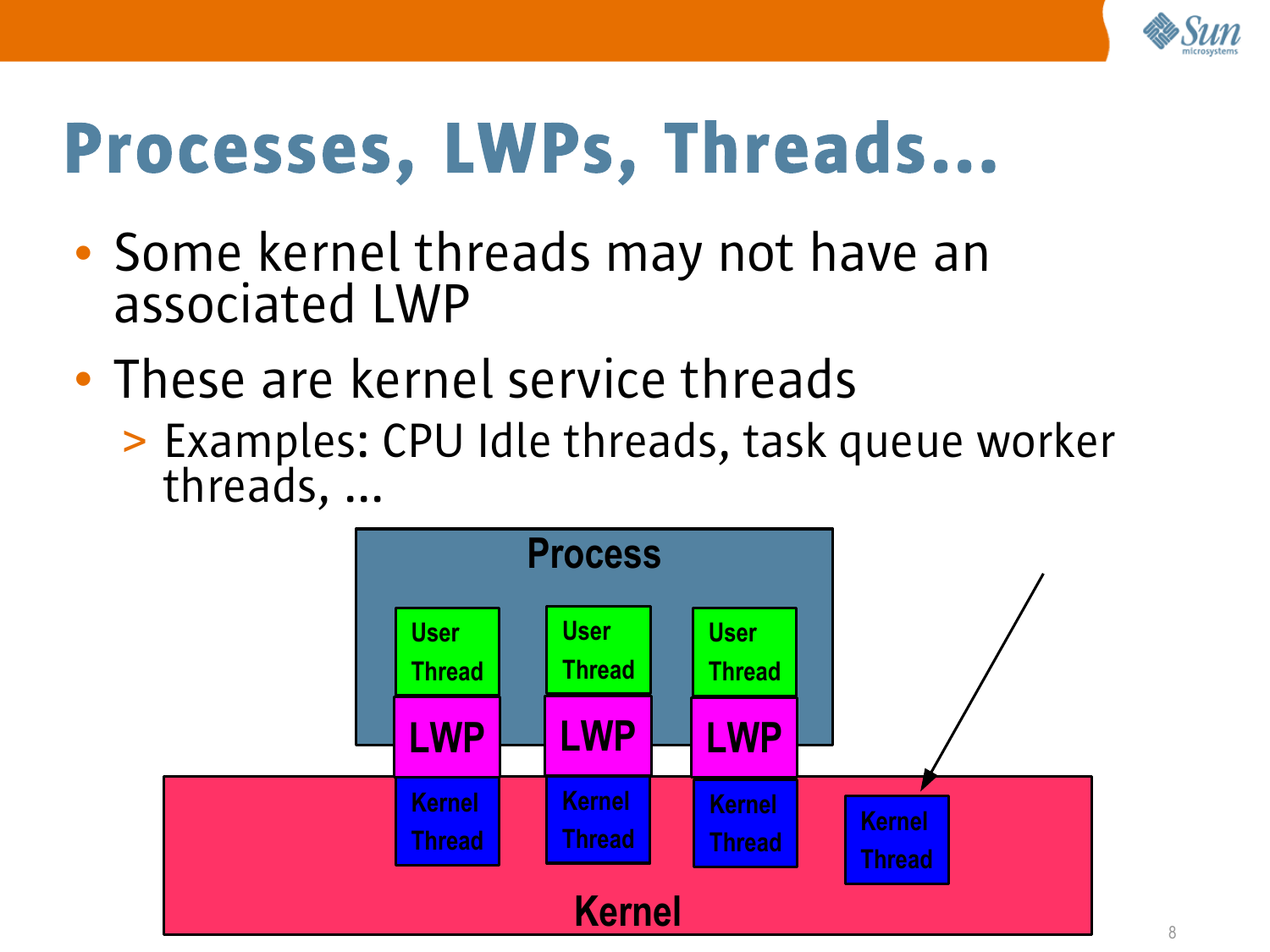

# Thread States

- At any given time, a (k) thread is either:
	- > Runnable: ready to run, but not running
	- > "On Proc": running on a CPU
	- > Sleeping: blocked waiting for something
- Less frequently, a thread may also be
	- > Zombied: exited (dead), but not yet reaped
	- > Free: exited (dead) and reaped
	- > Stopped: Suspended (initial creation / pstop())
- States defined in uts/common/sys/thread.h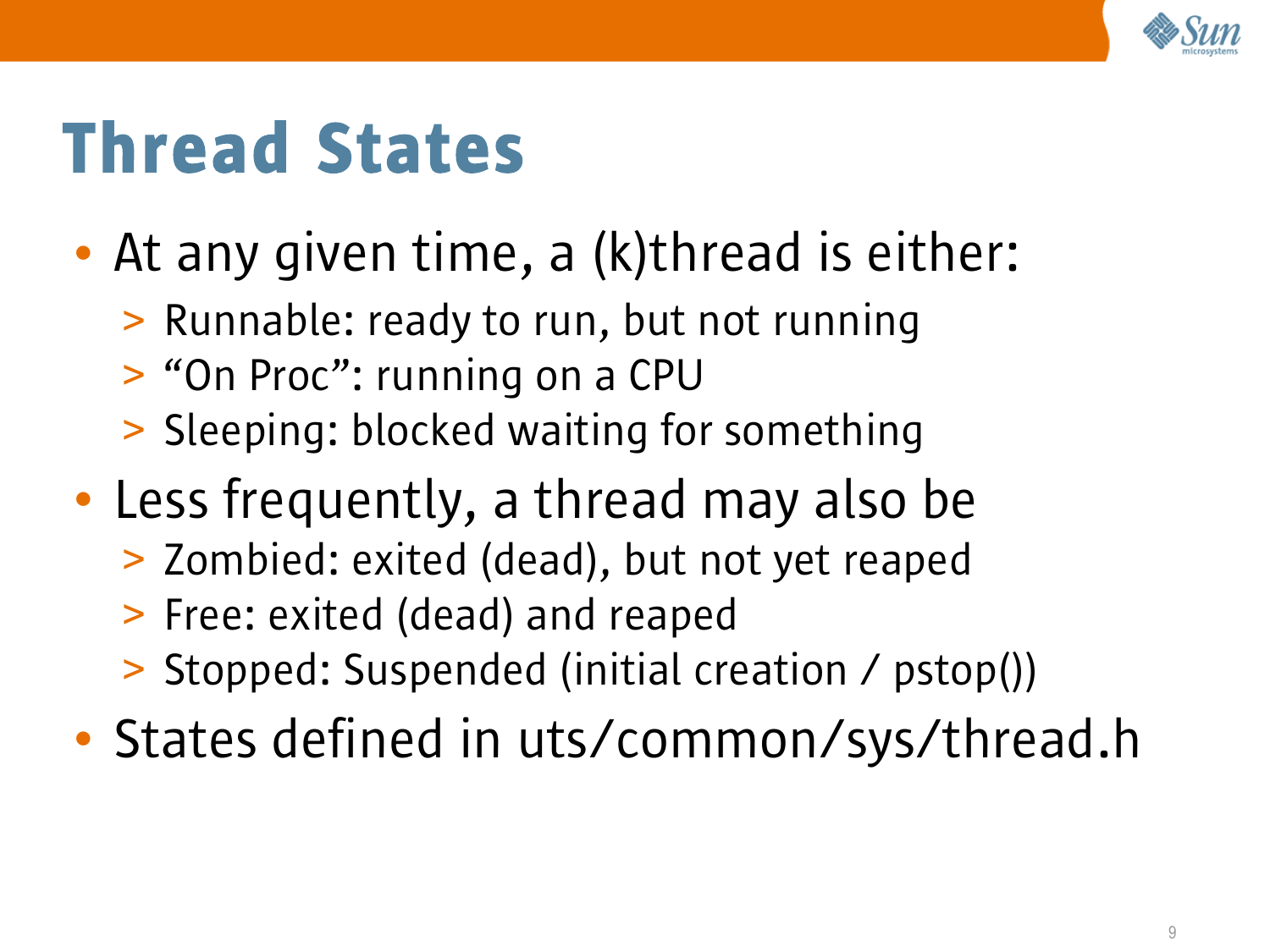

## Some Process tools...

- prstat(1m) "top" like tool
- /proc tools
	- $\geq$  pstop(1) stop a process
	- $>$  prun(1) opposite of pstop(1)
	- > pstack(1) show stack traces for processes LWPs
	- $>$  pcred(1) show / set credentials
	- > pfiles(1) report open files
	- > See proc(1) for more...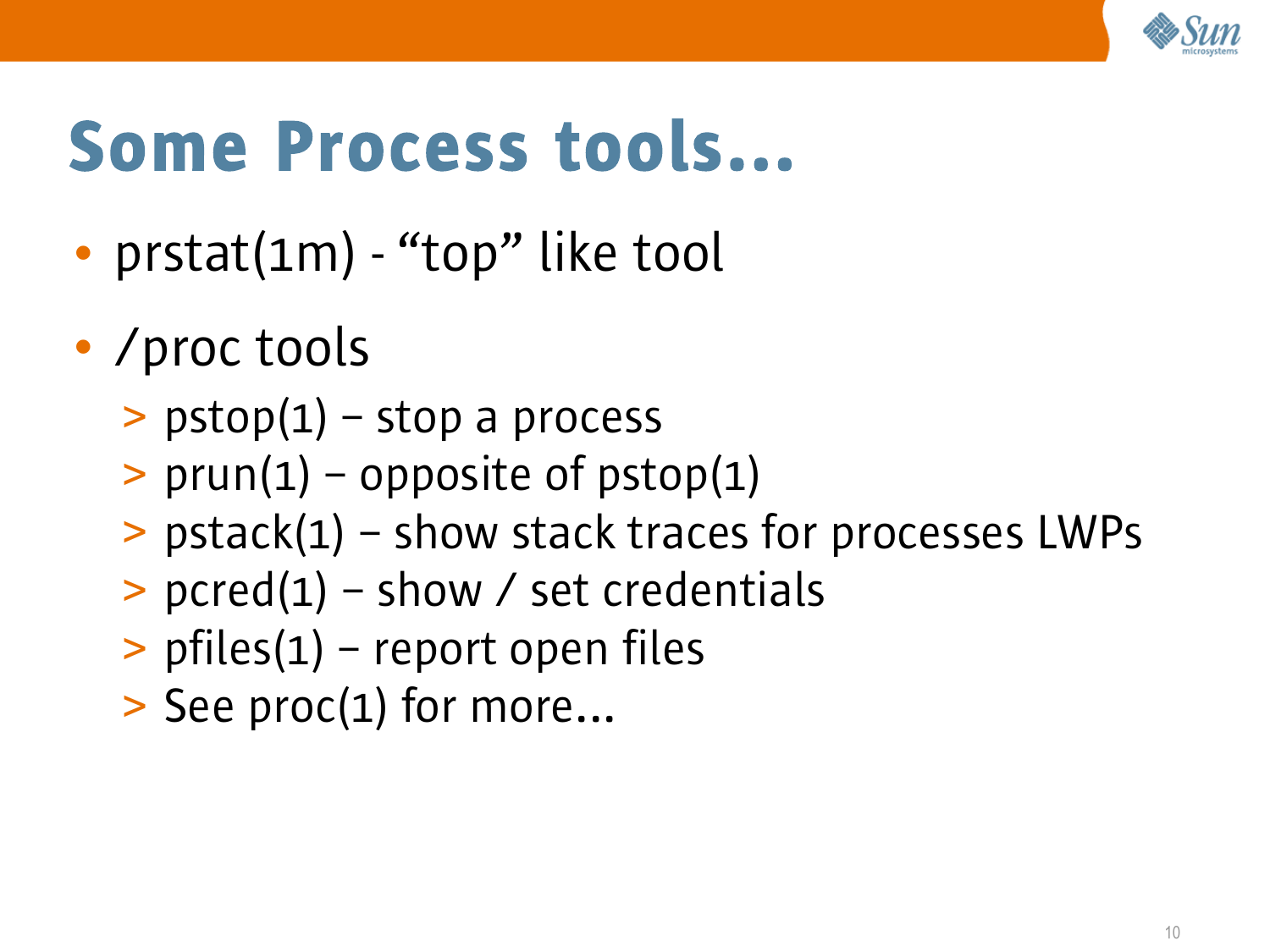

#### **Scheduling Classes and the Dispatcher**0000000000000

,,,,,,,,,,,,,,,,,,,,

,,,,,,,,,,,,,,,,,,,,,,,,

,,,,,,,,,,,,,,,,,,,,,,,,,

,,,,,,,,,,,,,,,,,,,,,,,,,

,,,,,,,,,,,,,,,,,,,,,,,,,,,,,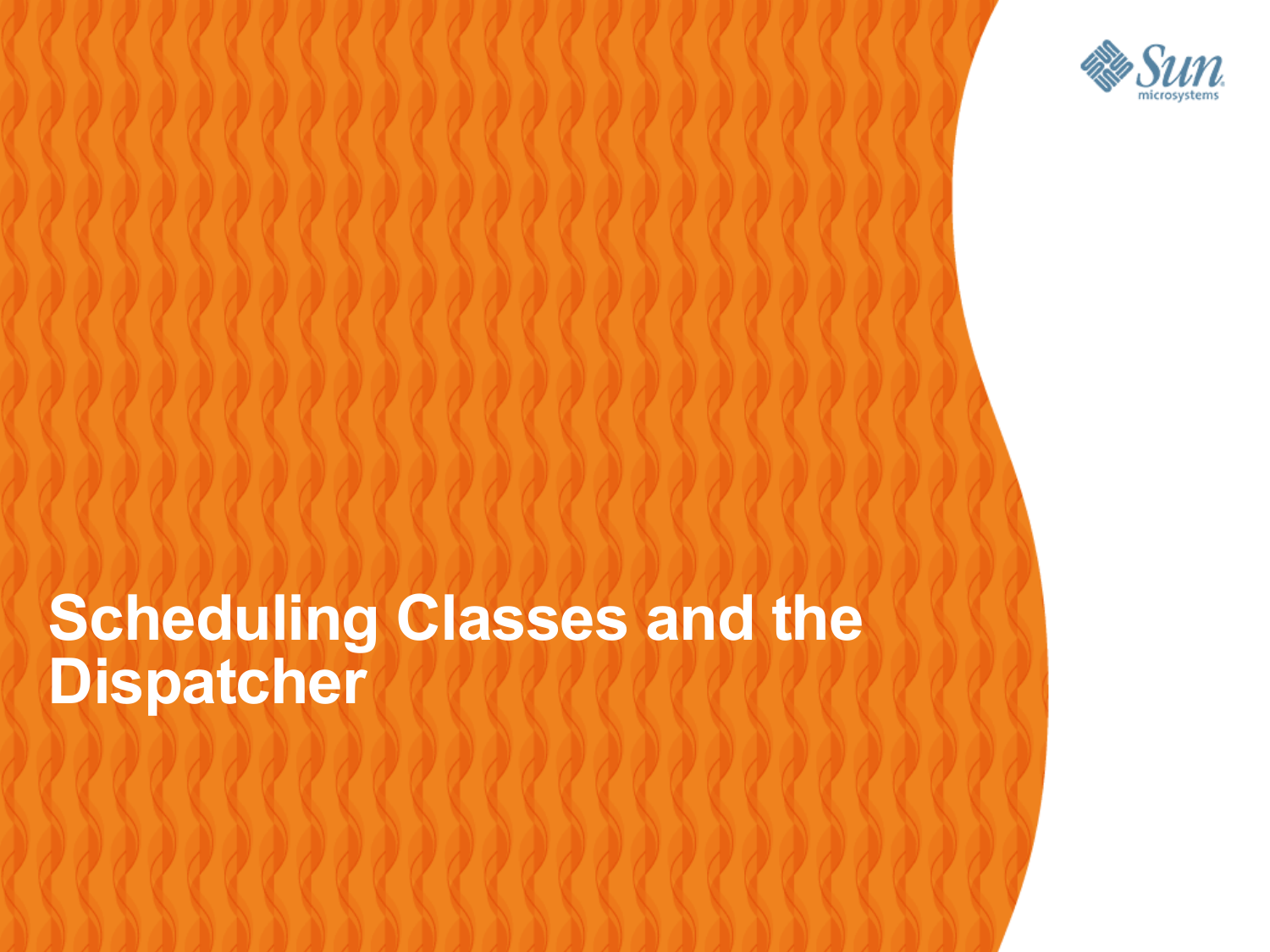

# Dispatcher/Scheduler

- The dispatcher is the kernel subsystem that decides where (on which CPUs) runnable threads should be scheduled to run.
- Threads will be in one of several scheduling classes who's policies dictate wh en the thread will run (by managing the thread's priority) with respect to other threads.
- Threads enter the dispatcher when making transitions (or when causing other threads to transition) between thread states.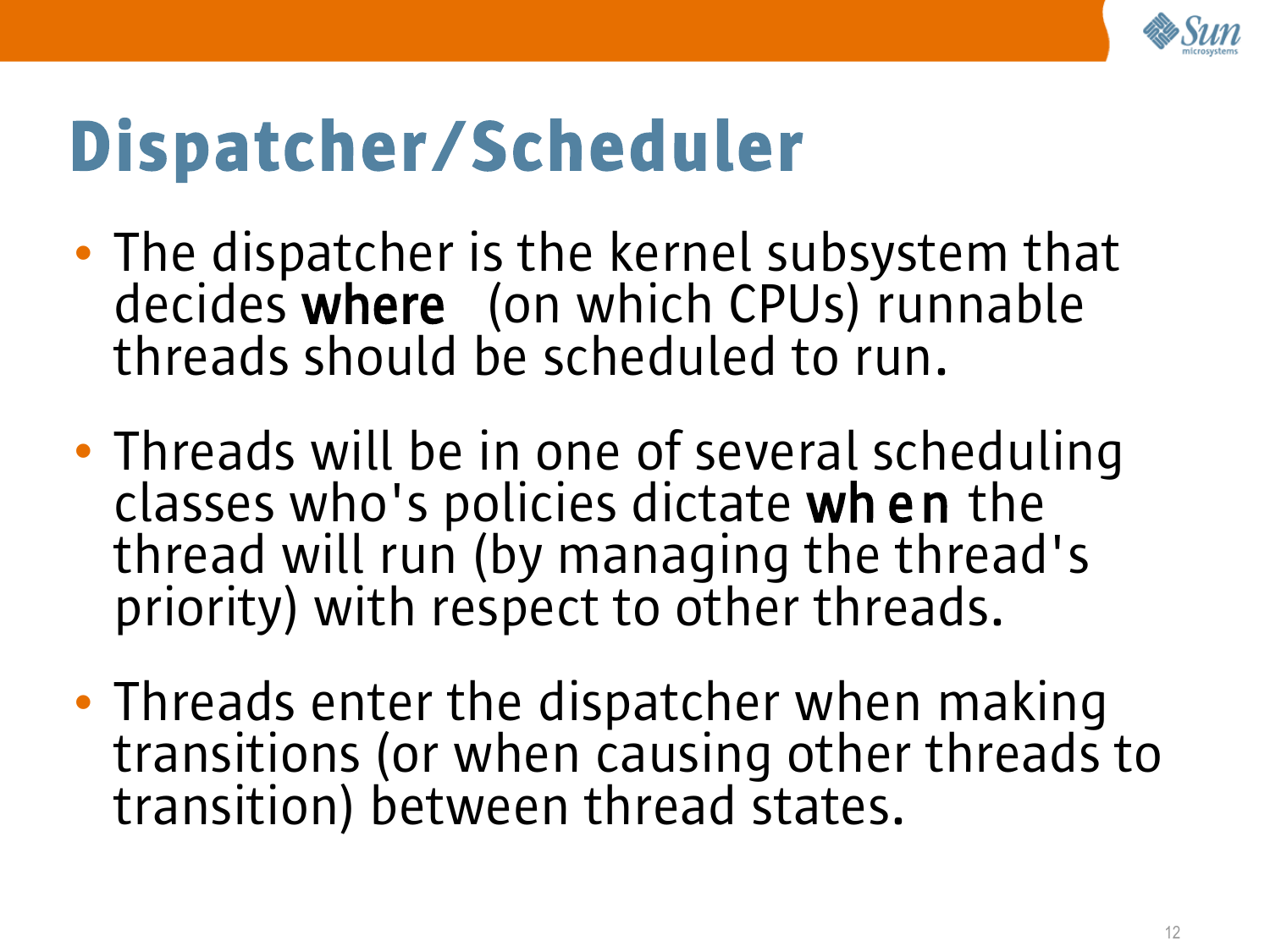

- {Sleep, On Proc} => Runnable
	- > The dispatcher is entered where it chooses a CPU, and then enqueues the thread on that CPU's run queue

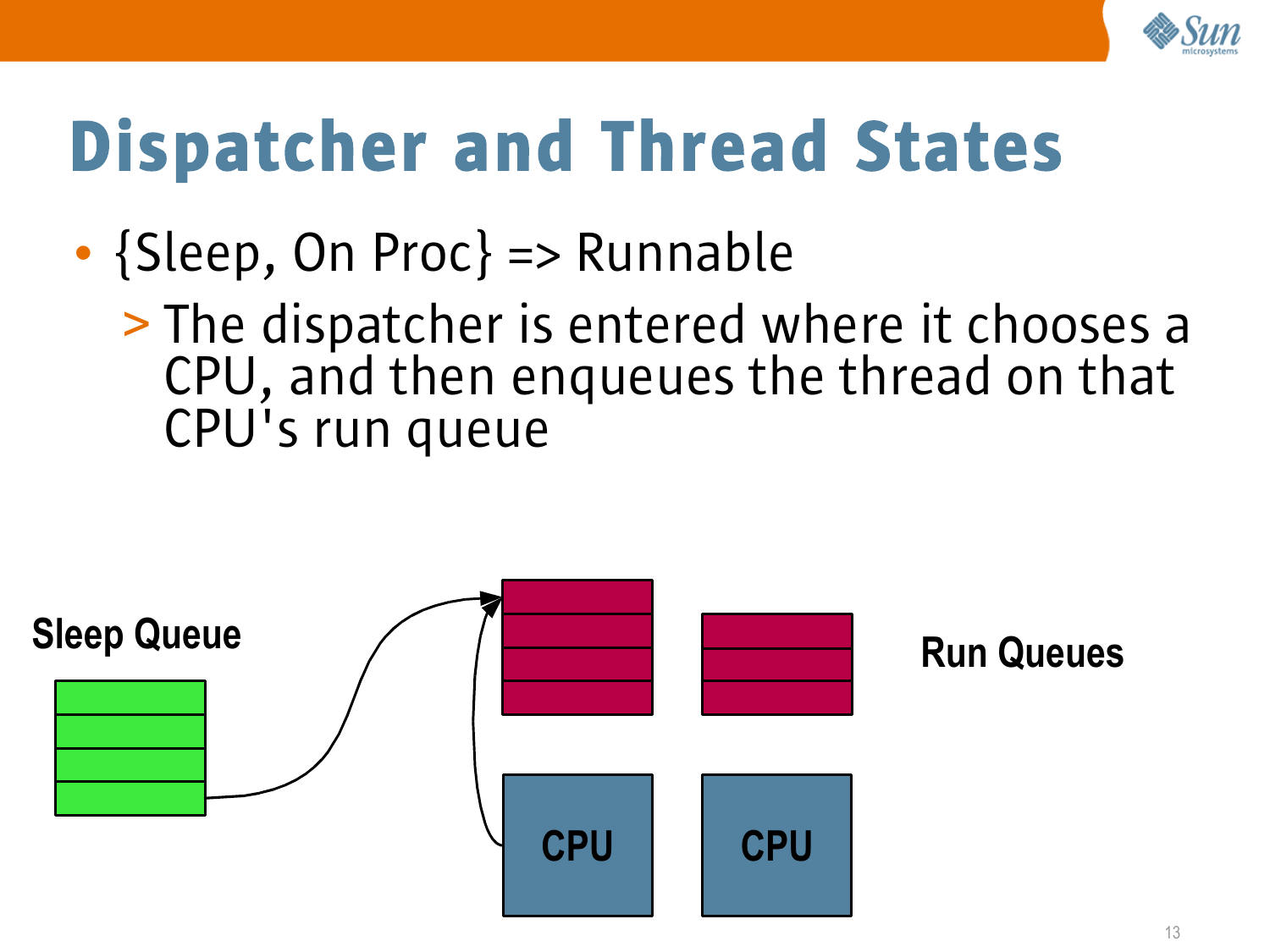

- Runnable => On Proc
	- > When the currently executing thread surrenders the CPU, the dispatcher is entered and the highest priority thread on the CPU's queue is dequeued and (context) switched to.



**Run Queue**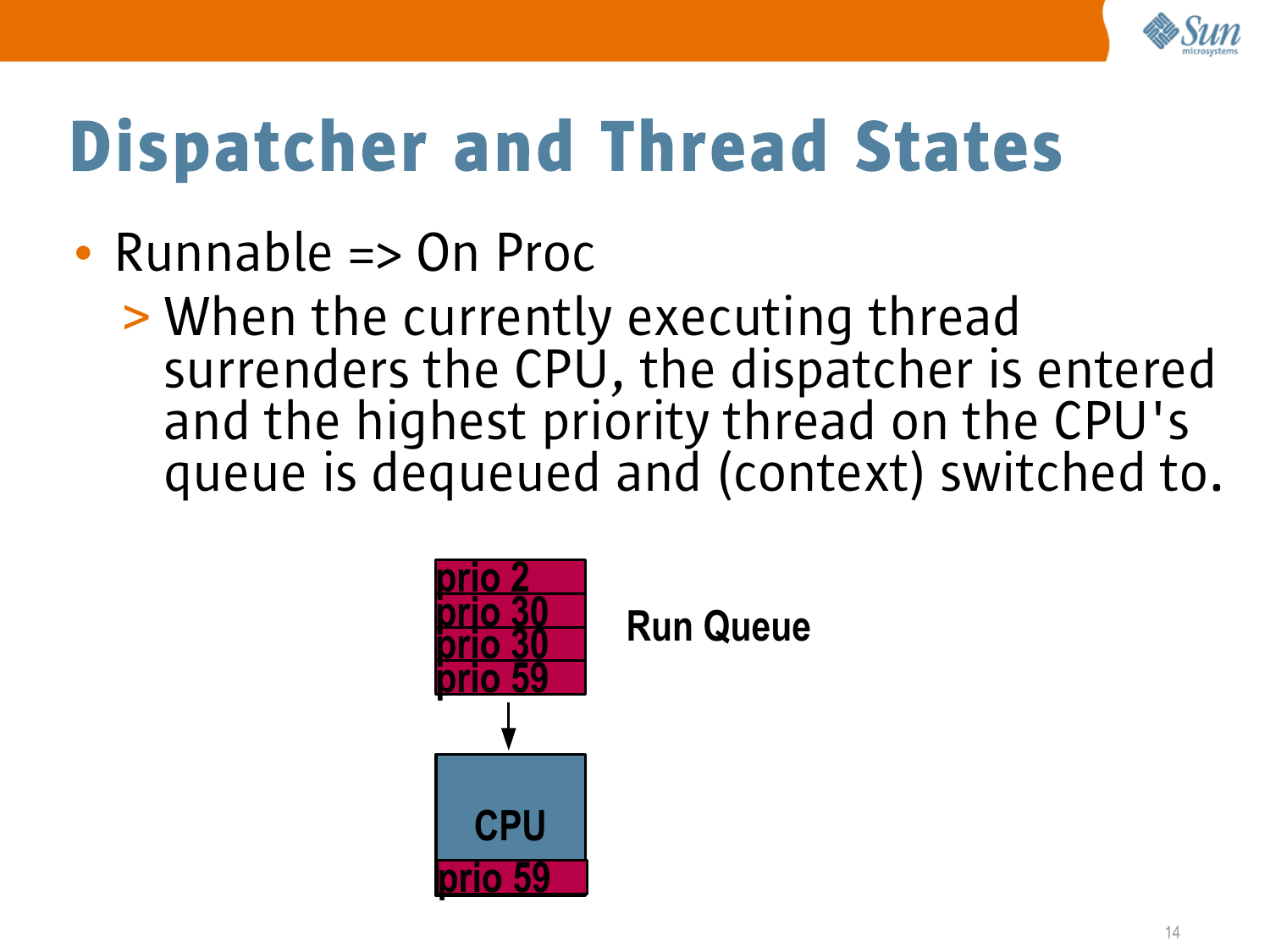

- Runnable => On Proc
	- > If that CPU's queue is empty, the dispatcher switches in the CPU's "idle" thread...which trolls around the other CPU's run queues looking for work to steal.

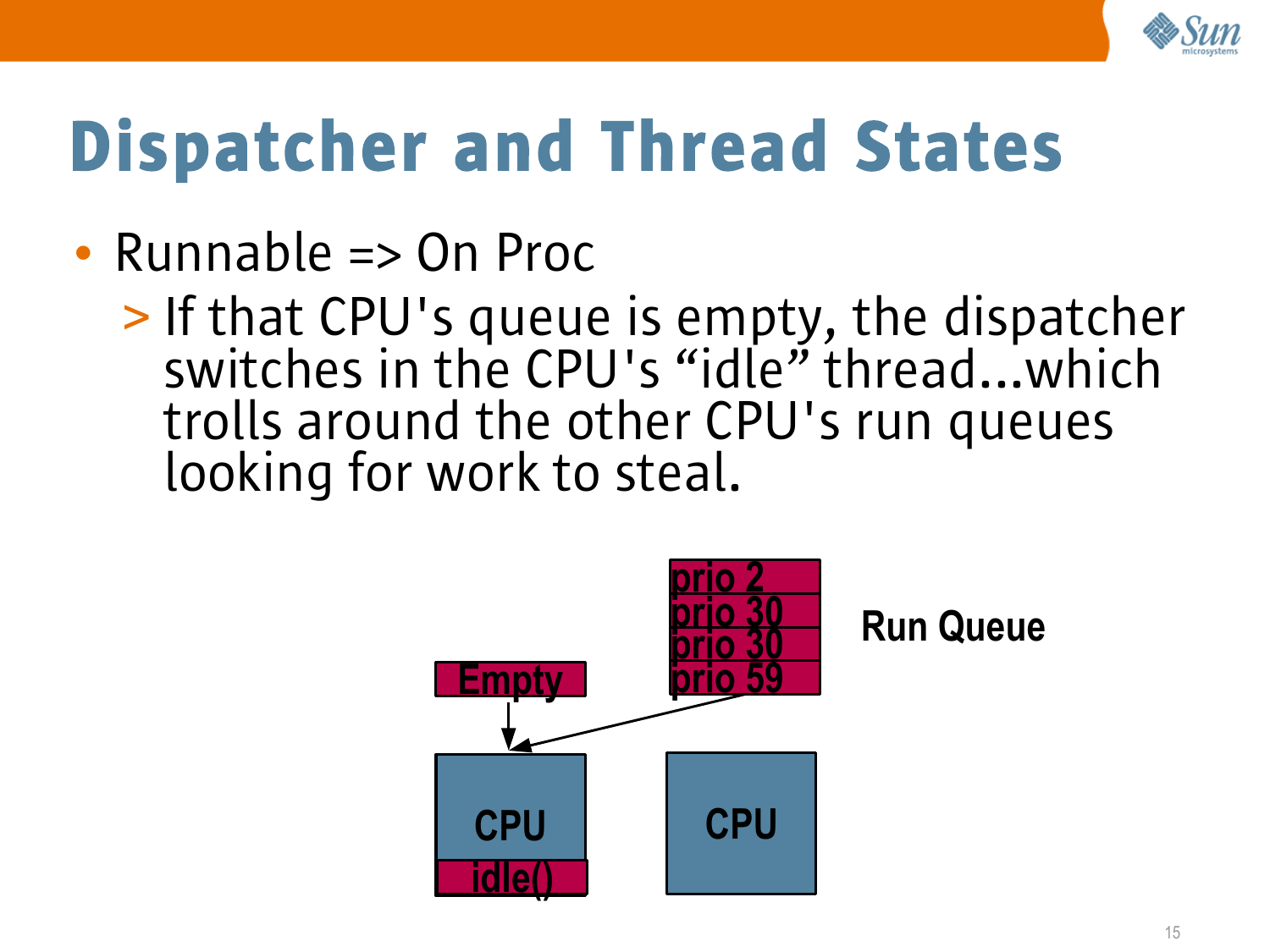

- On Proc => Sleep
	- > The blocking thread surrenders the CPU, and enqueues itself on the synchronization object's sleep queue. It then pulls the highest priority thread from the run queue, and switches to it.

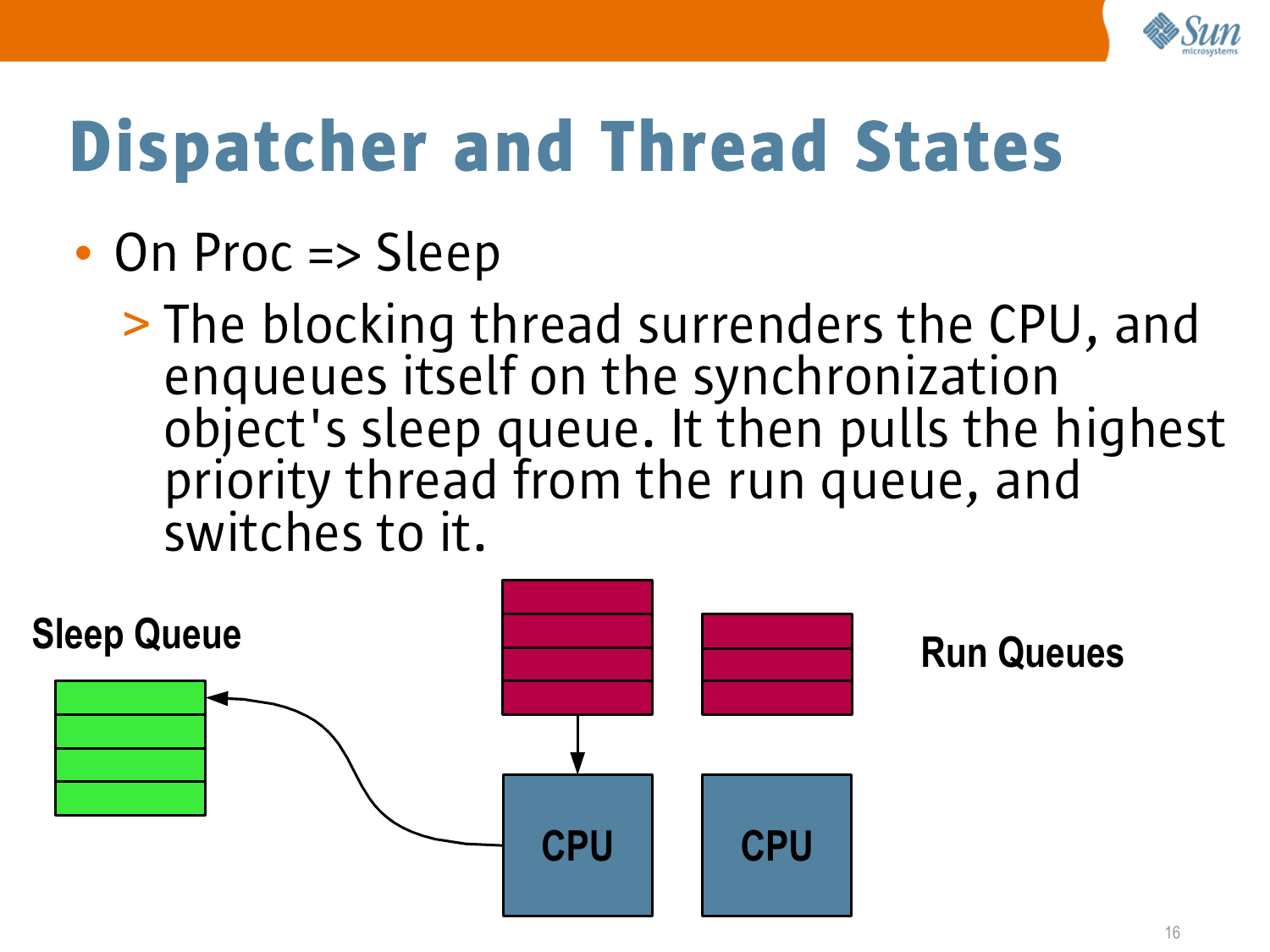

# Putting it together...

- Running thread finishes it's time slice...
	- > clock(), while doing tick accounting for the thread, realizes that the thread's time slice is up..
	- > the running thread is preempted
		- >cpu\_runrun flag set on running thread's CPU structure, and a cross trap is sent
		- >running thread traps, and sees cpu\_runrun. It then calls preempt()
	- > In preempt() the thread enters the dispatcher, to find a CPU on which to schedule itself to run
	- > After enqueueing itself, it calls swtch()...which context switches to the highest priority thread waiting in the CPU's run queue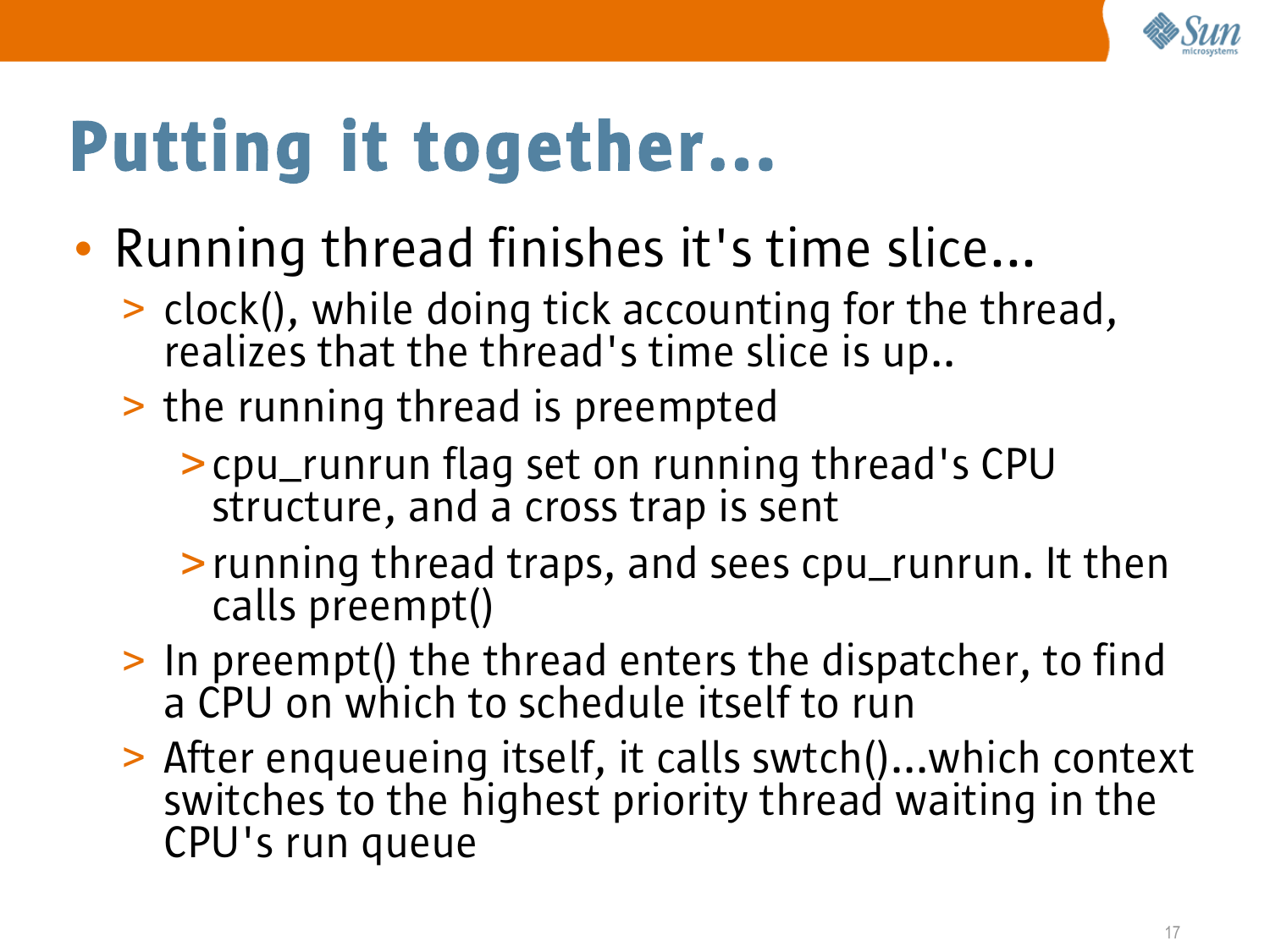

# Putting it together...

- Running thread (A) drops a lock for which another thread (B) is waiting
	- > (A) dropping the lock finds the sleep queue associated with the lock, and finds (B) sleeping
	- > (A) dequeues (B) from the sleep queue, and enters the dispatcher to schedule now runnable thread (B)
	- > In the dispatcher (A) enqueues (B) in an appropriate CPU's run queue
	- > (A) continues running
	- > (B) remains runnable in the run queue, waiting to be put "on proc"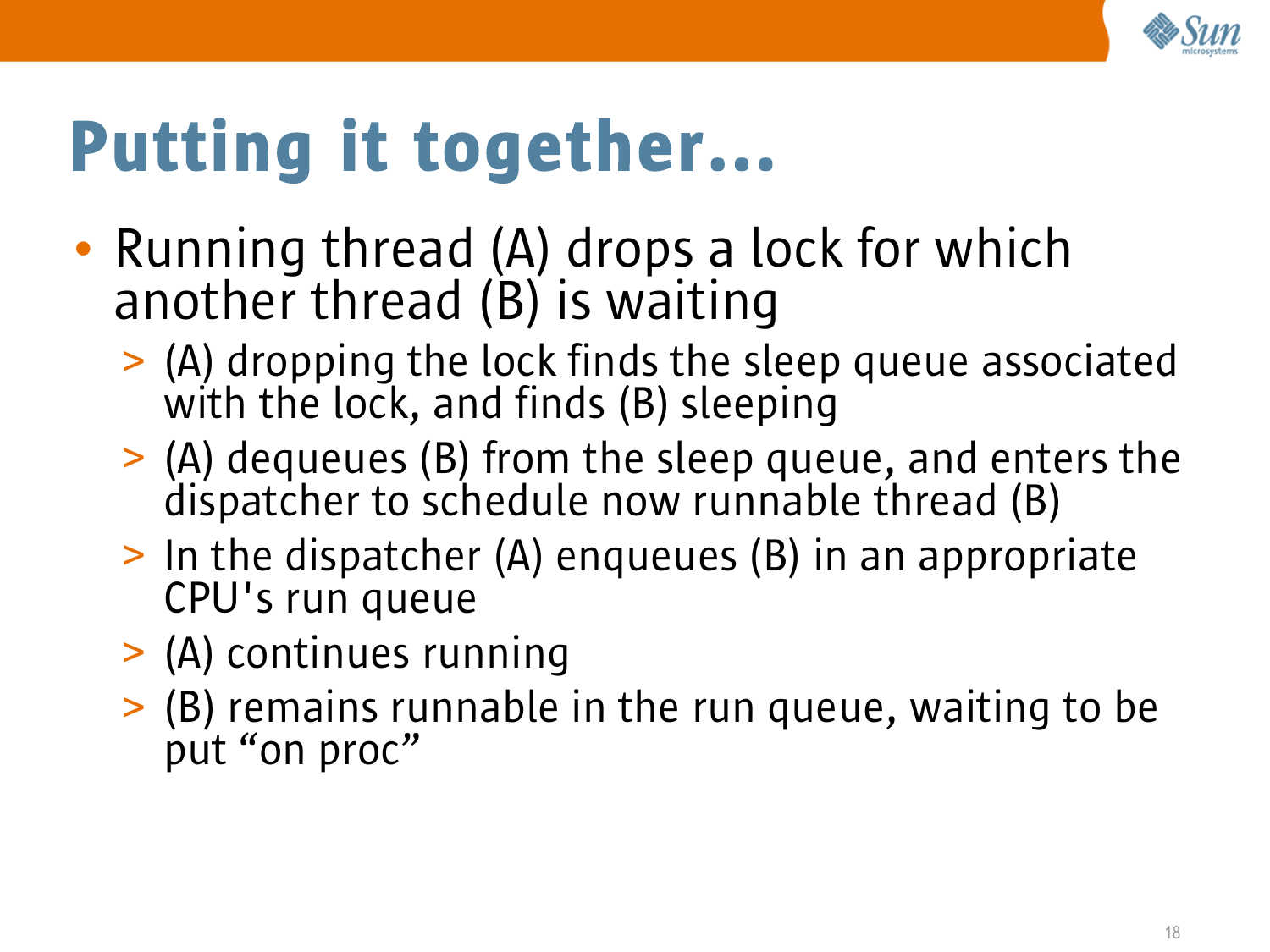

# Scheduling Classes

- Time Share (TS) class
	- > Operates over global priority range: 0-59
	- > Priority adjustments made based on how long threads spend using (vs waiting for) processor resources
	- > CPU bound => priority drops
	- > Interactive => priority increases
- Interactive (IA) class
	- > Operates over global priority range: 0-59
	- > Like TS, but with an added priority "boost" mechanism
	- > Used to improve interactivity of "in focus/use" processes
		- > Xserver, etc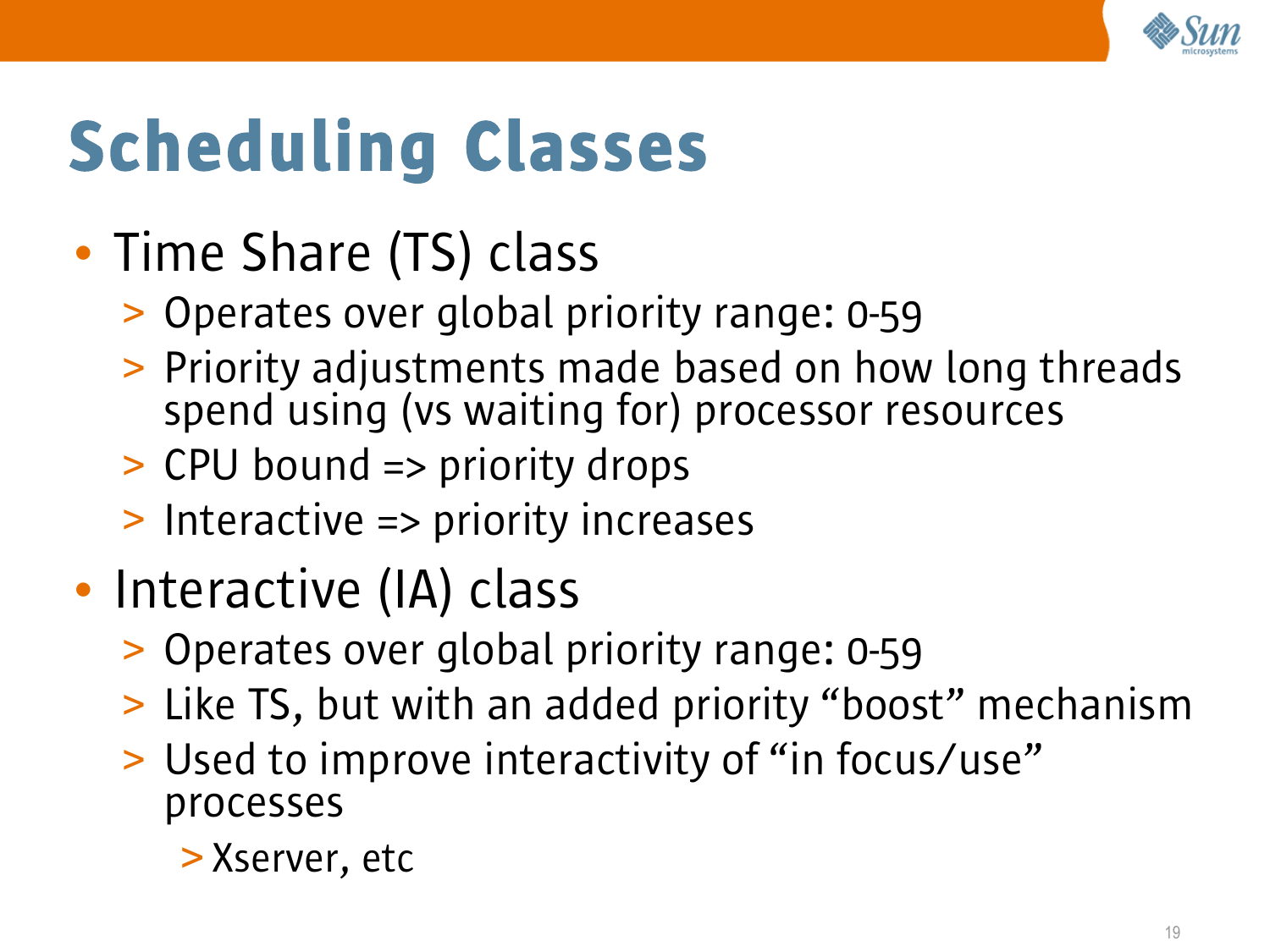

# Scheduling Classes

- Fair Share (FSS) class
	- > Operates over global priority range: 0-59
	- > Processor resources provisioned into "shares" assigned to processes managed by the Solaris resource management facility
	- > Priority adjusted according to share allocation and relative processor utilization
- Fixed Priority (FX) class
	- > Operates over global priority range: 0-60
	- > Priorities are static. Privileges needed to enter at priorities greater than 0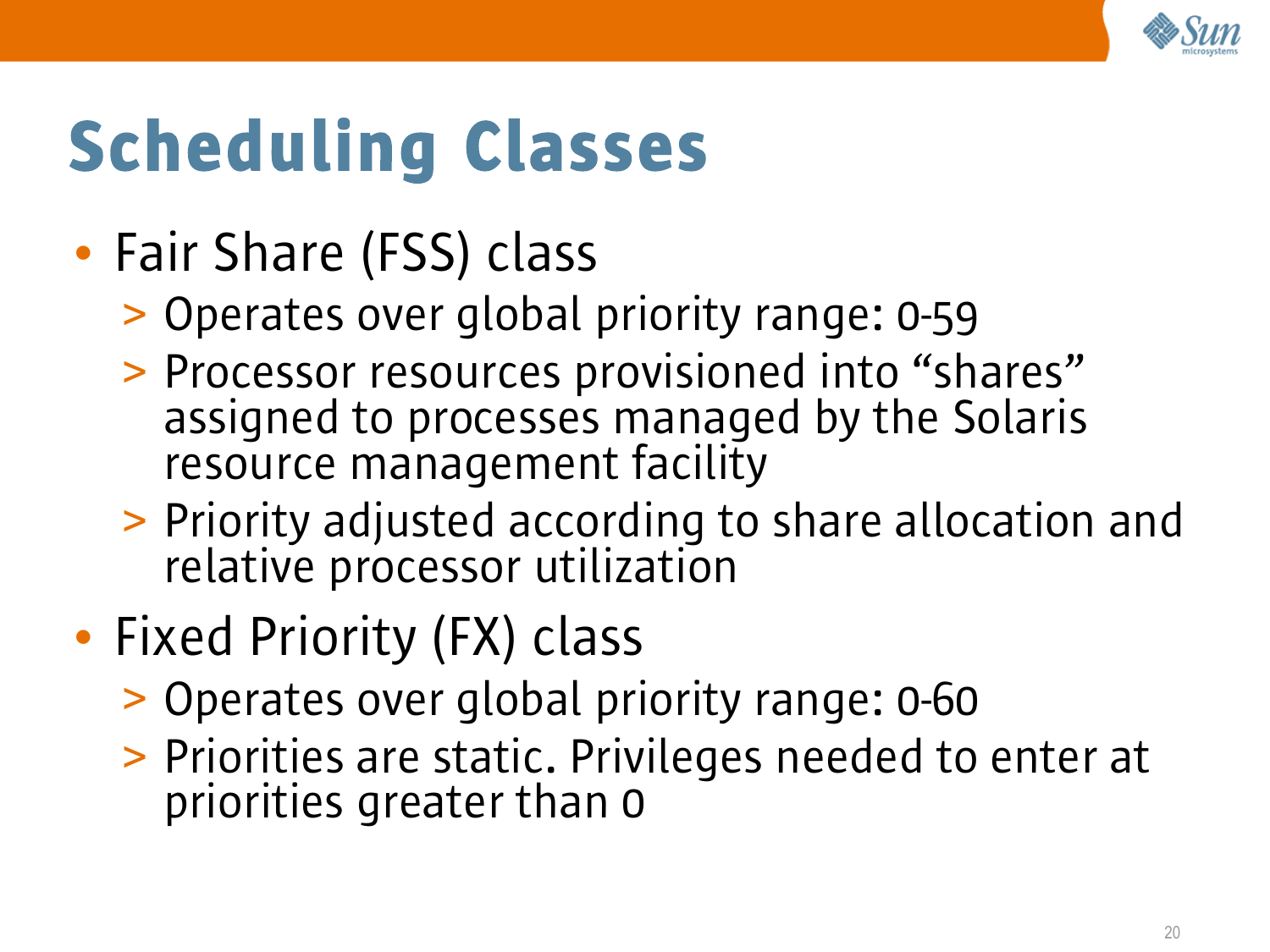

# Scheduling Classes

- System (SYS) class
	- > Operates over global priority range: 60-99
	- > Used by kernel service threads
- Real Time (RT) class
	- > Operates over global priority range: 100-159
	- > When fastest possible dispatch latencies are required...
	- > RT threads can preempt the kernel
	- > Use with caution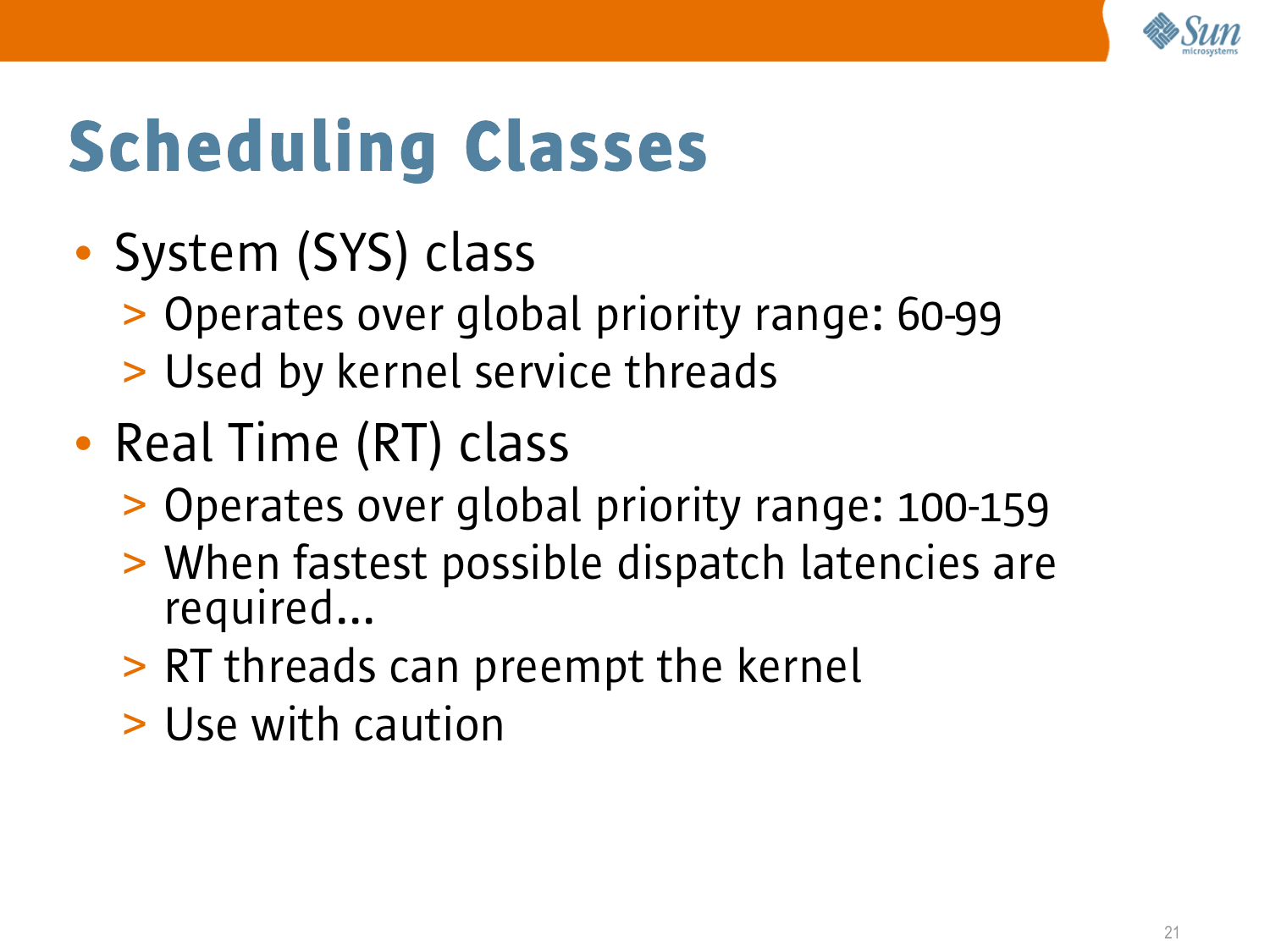

# Using Scheduling Classes

- priocntl(1) used to change the scheduling class and priority of new or existing threads
	- > Example: Move the shell (and anything it invokes) into the RT scheduling class

> # priocntl -s -c RT -i pid \$\$

• dispadmin(1M) used to get (and set) scheduling class parameters on the fly

**esaxe@jet\$ dispadmin -g -c TS # Time Sharing Dispatcher Configuration RES=1000**

**...**

|     |    | # ts quantum ts tqexp ts slpret ts maxwait ts lwait PRIORITY LEVEL |    |  |
|-----|----|--------------------------------------------------------------------|----|--|
| 200 | 50 |                                                                    | 50 |  |
| 200 | 50 |                                                                    | 50 |  |
| 200 | 50 |                                                                    | 50 |  |
| 200 | 50 |                                                                    | 50 |  |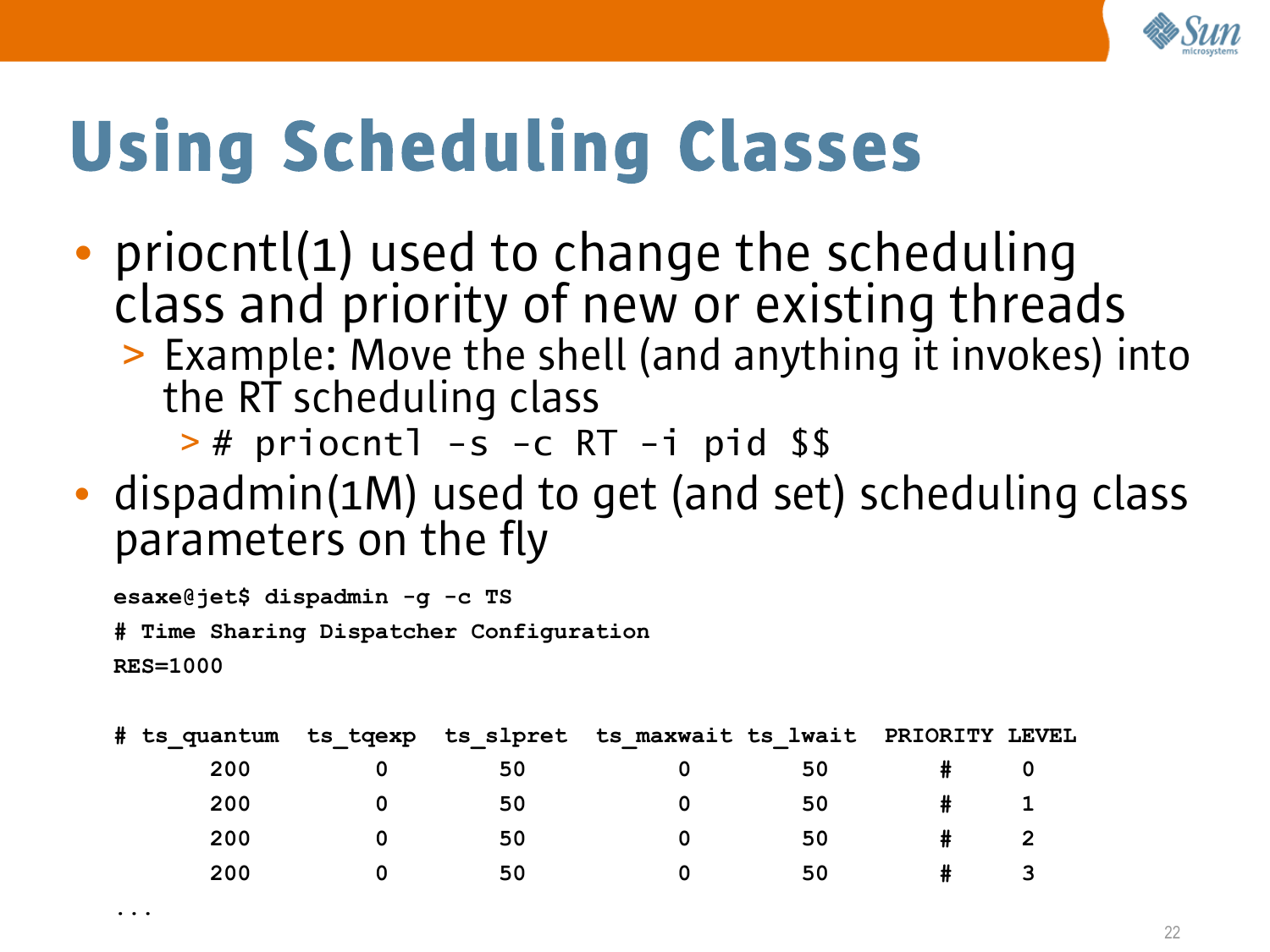

#### **Processor Related Abstractions**

,,,,,,,,,,,,,,,,,,,,,,,,,,

,,,,,,,,,,,,,,,,,,,,,,,,,,

,,,,,,,,,,,,,,,,,,,,,,,,,,

,,,,,,,,,,,,,,,,,,,,,,,,,,,,,,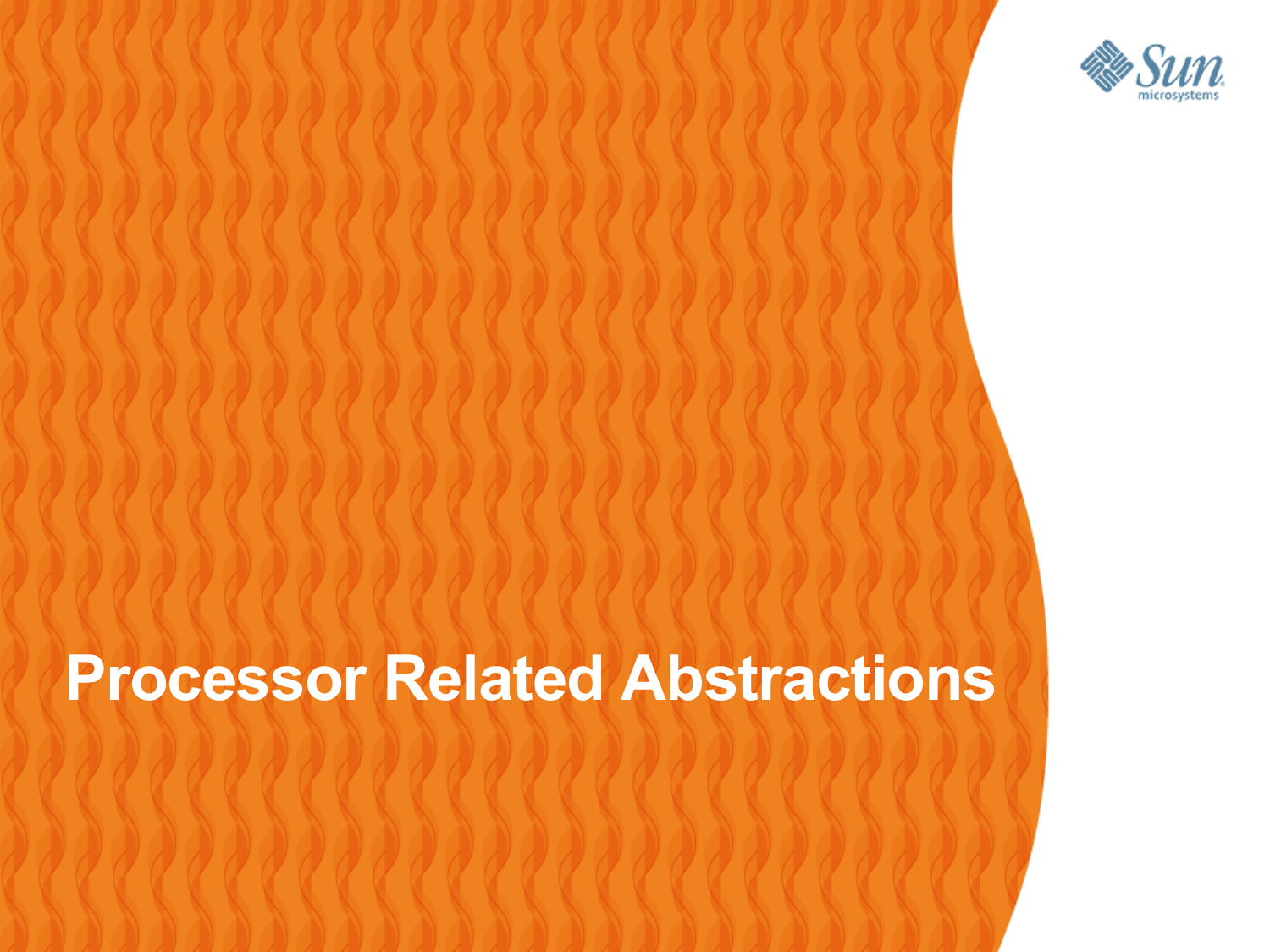

# The "logical" processor: cpu\_t

- The CPU, a.k.a. "struct cpu" or cpu\_t is the kernel's fundamental processor abstraction, representing a execution resource capable of running one thread of execution at a time.
- Traditional processors present to the OS a single logical processor, or CPU.
- Today's multi-threaded, multi-core (CMT) processors present multiple logical processors, as they are capable of running multiple threads simultaneously.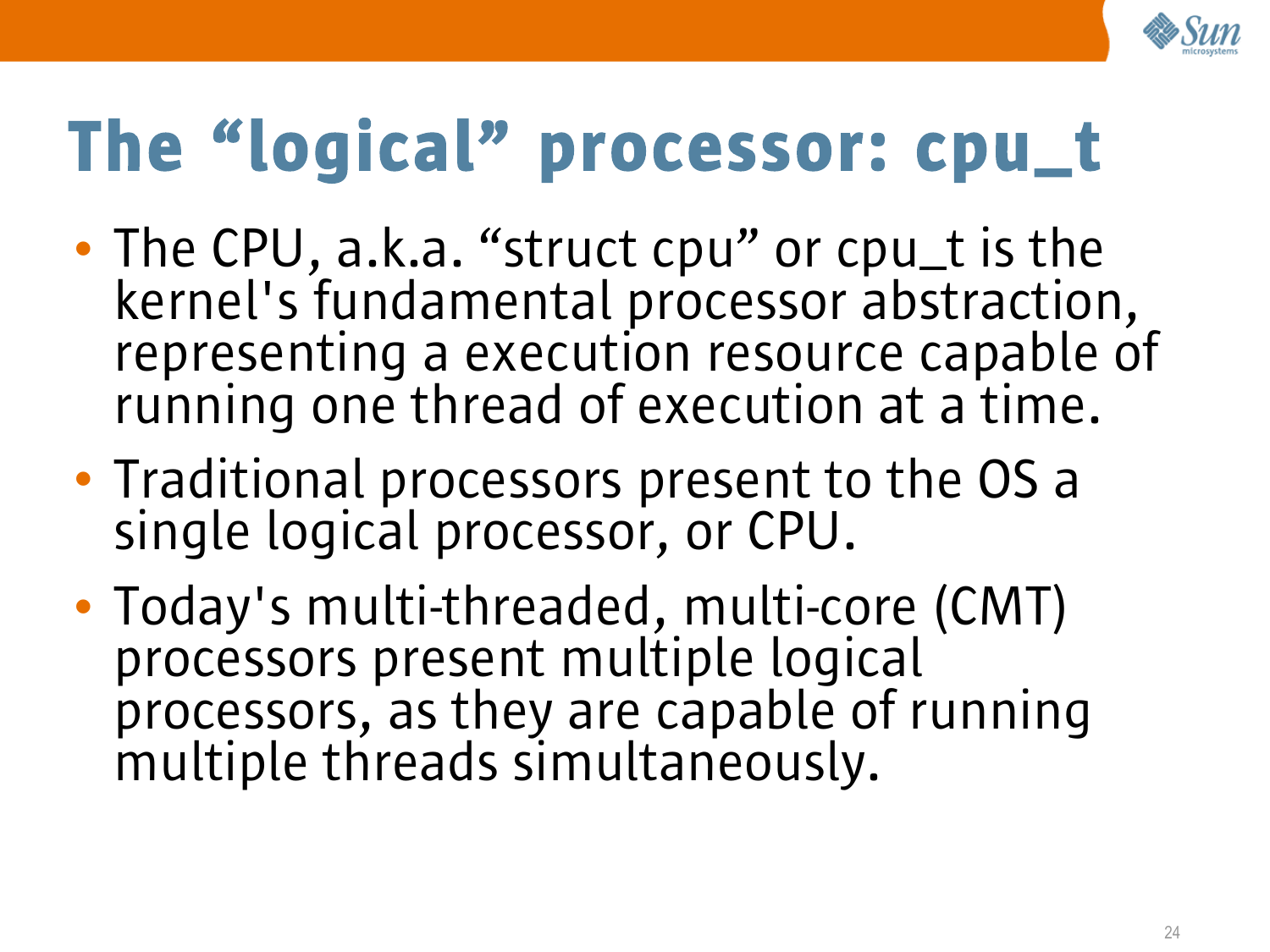

# CMT processors & "logical" CPUs

• The multiple logical CPUs presented may share physical processor components / resources...



|                                      | <b>Cache</b> |               | <b>Cache</b>      |                 |
|--------------------------------------|--------------|---------------|-------------------|-----------------|
| Core 0                               | Core 1       | <b>Core 2</b> | Core <sub>3</sub> | <b>Hardware</b> |
| <b>Multi-Core Physical Processor</b> | 25           |               |                   |                 |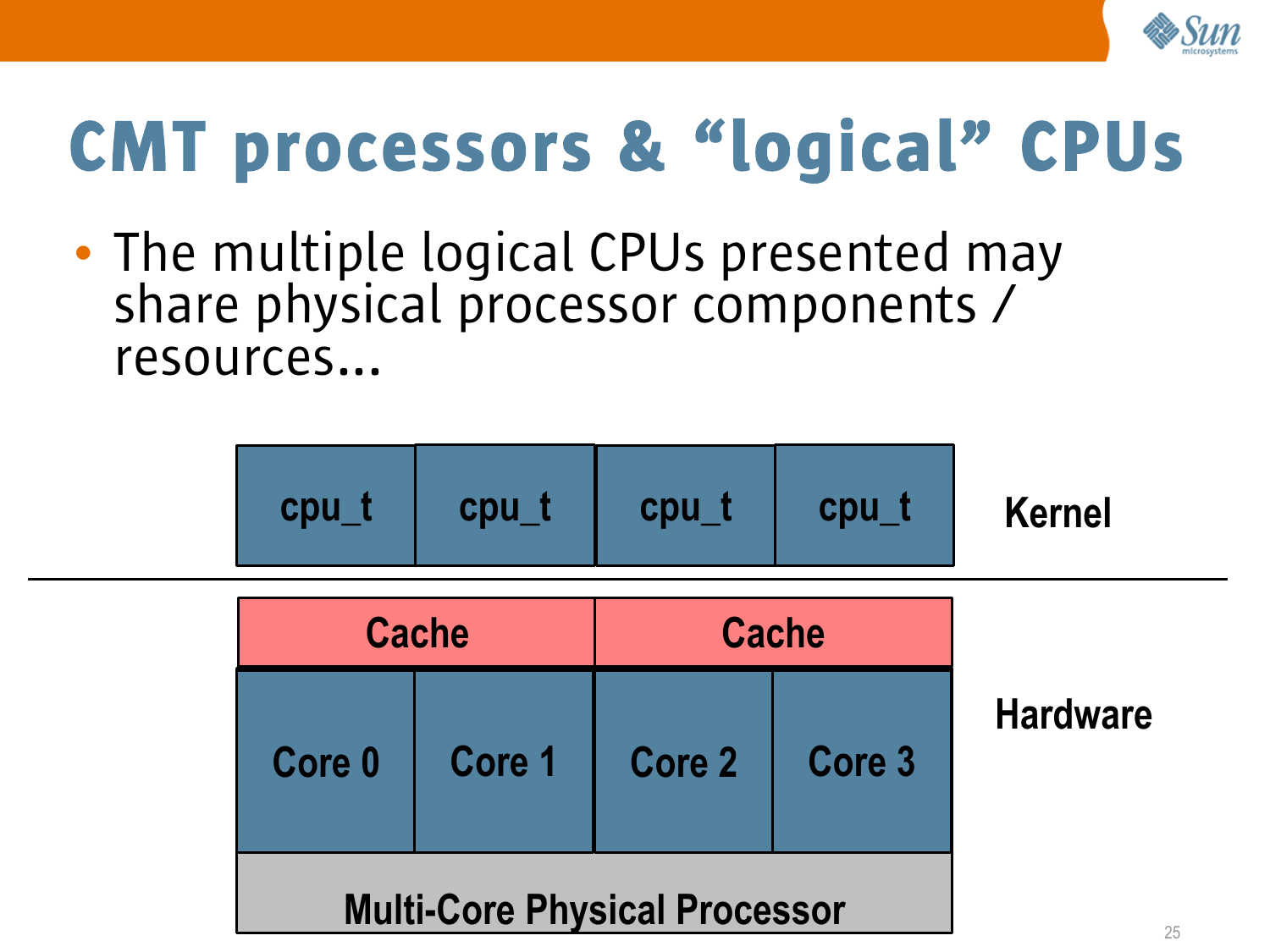

### Processor Group Abstraction

- The kernel detects CMT sharing relationships existing between logical CPUs which it represents though a hierarchy of "processor groups".
- The "processor group" (pg\_t) kernel abstraction represents a group of CPUs with some physical or characteristics sharing relationship.

|                                      |       | CPU 0 CPU 1 CPU 2 CPU 3 |  |  |  |  |
|--------------------------------------|-------|-------------------------|--|--|--|--|
|                                      | Cache | <b>Cache</b>            |  |  |  |  |
| Core                                 | Core  | Core<br>Core            |  |  |  |  |
| <b>Multi-Core Physical Processor</b> |       |                         |  |  |  |  |

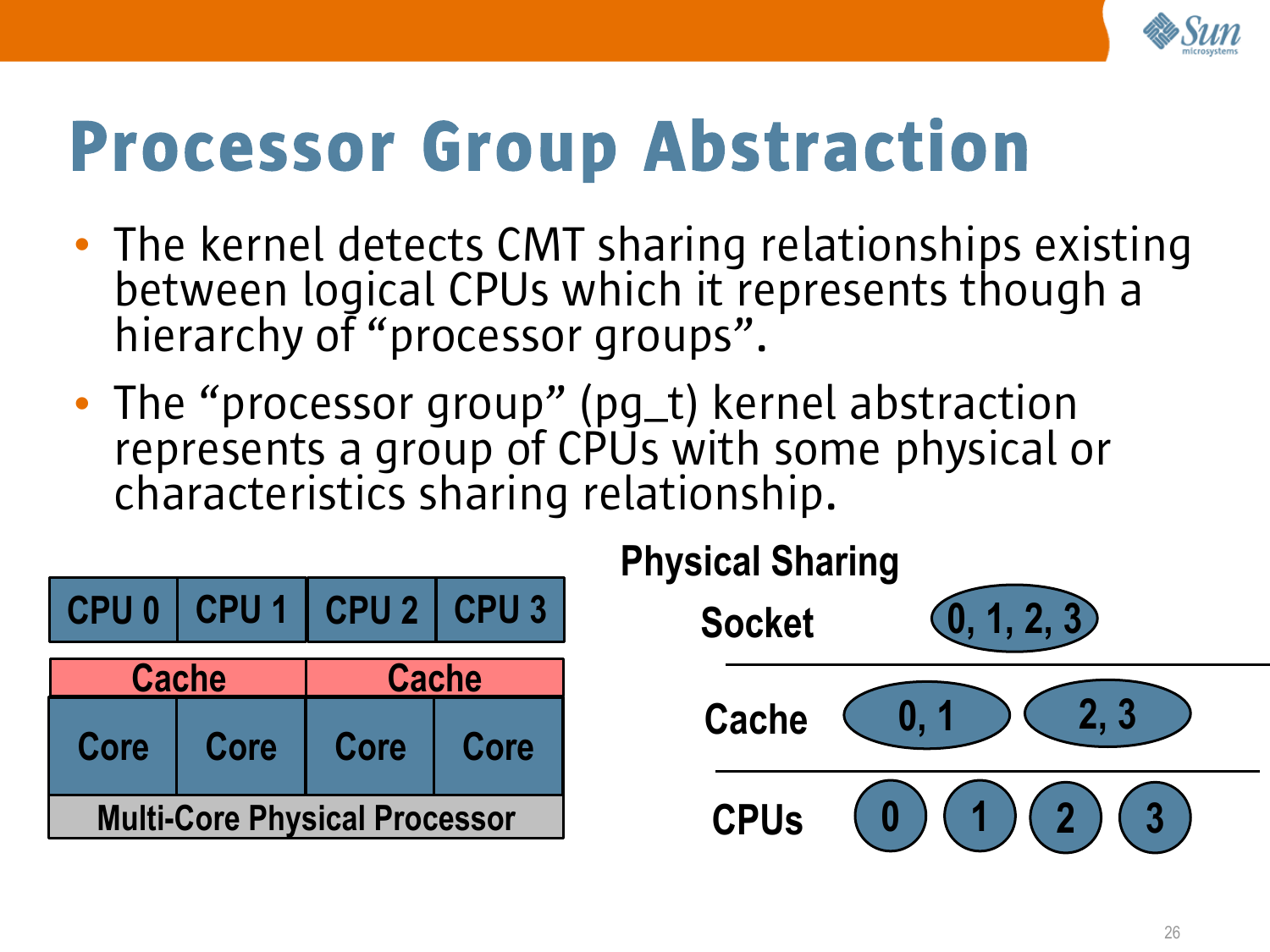

#### Processor Group Abstraction

• The dispatcher consults these groupings to implement load balancing and affinity scheduling policy that optimize for the nuances of the hardware.

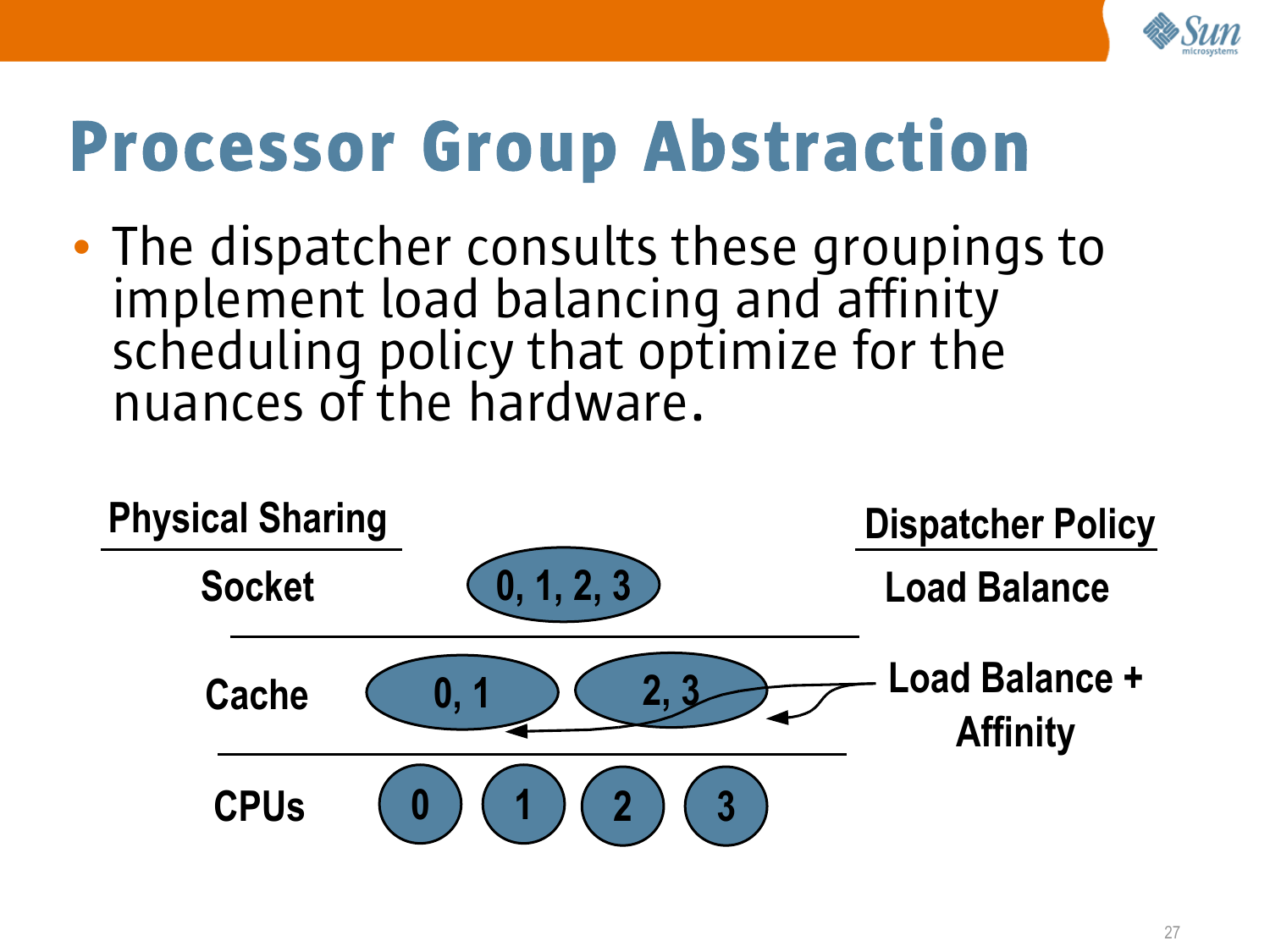

• On systems having Non-Uniform Memory Access (NUMA) architectures, some physical memory is close, while other memory is "farther away" (from a given CPU's perspective)...

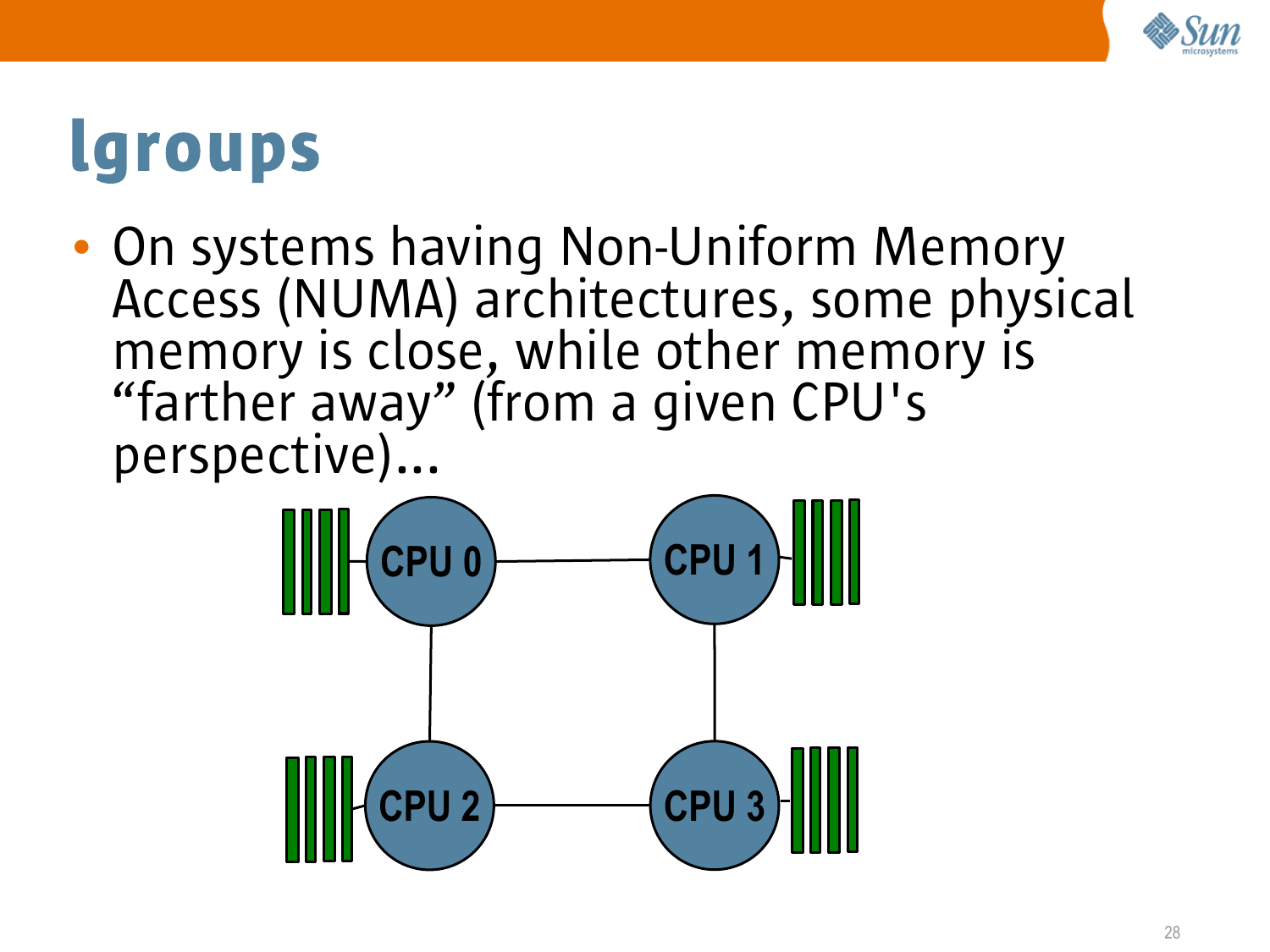

• A "locality group" (Igroup) abstraction represents a group of CPU and memory resources that are within some latency of each other.

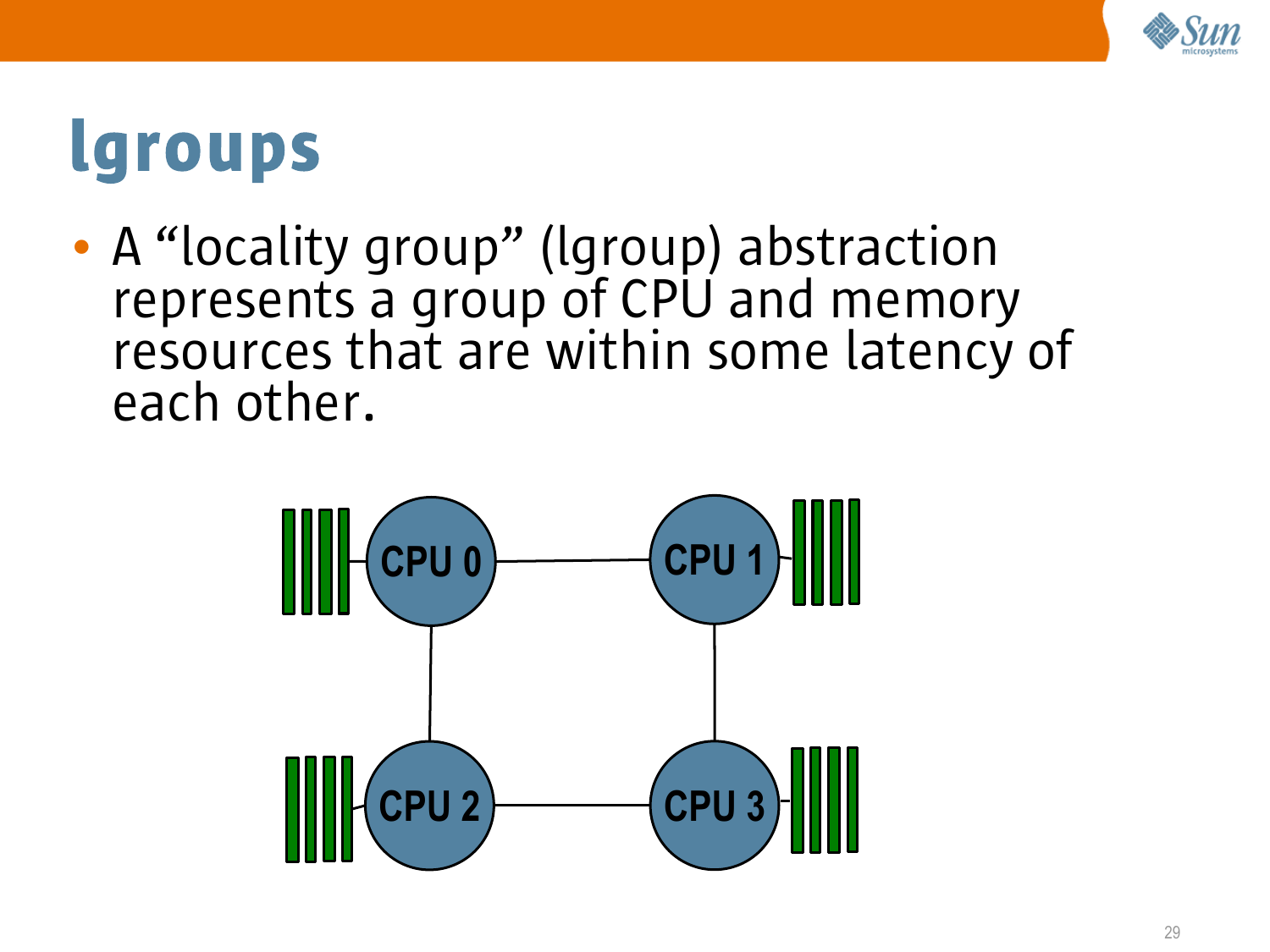

- This topology has 3 levels of locality...
- The kernel arranges the lgroups it creates into a hierarchy to make it easy to find the closest, the next closest, ... resources.

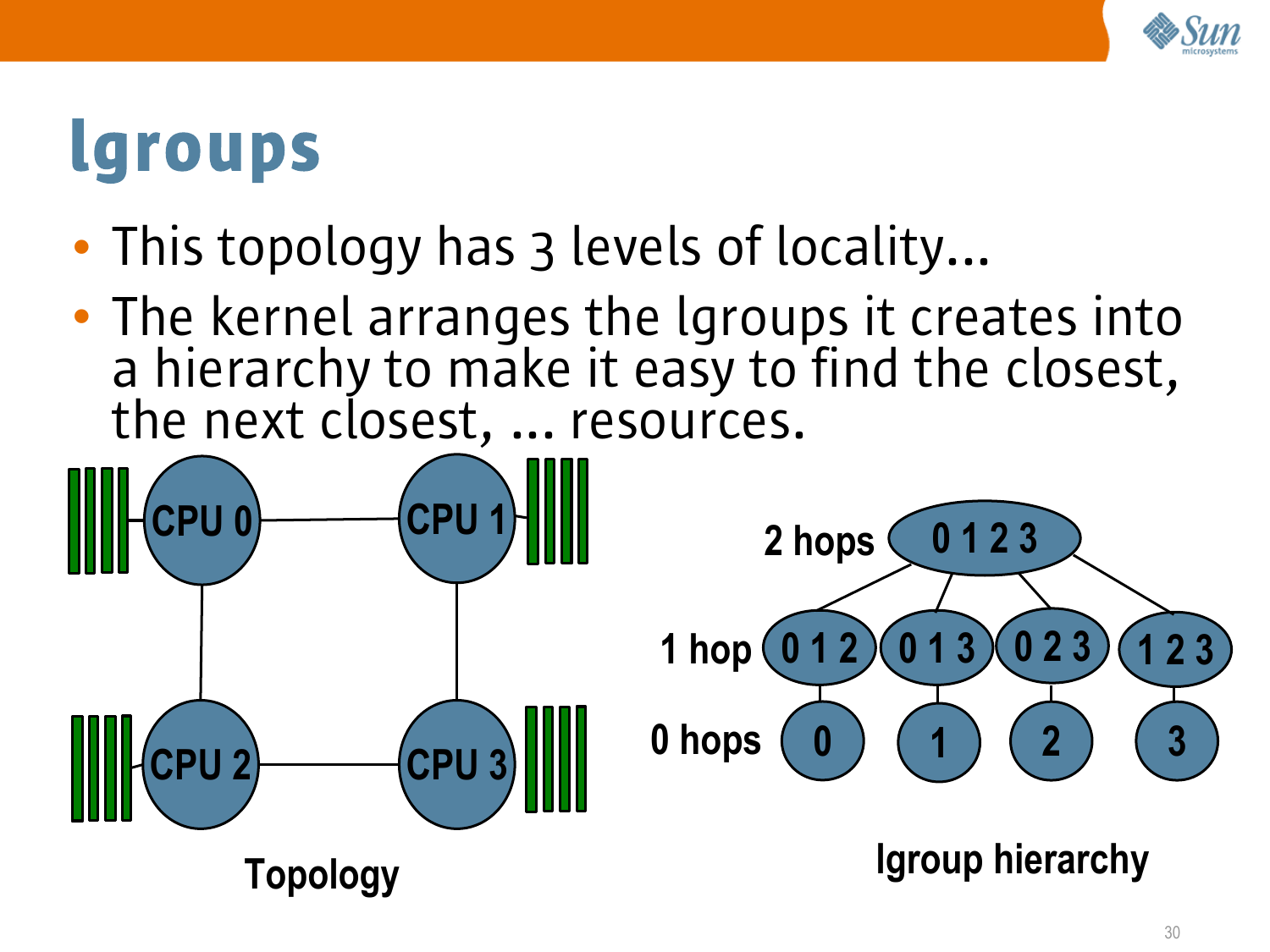

- Each thread in the system is assigned a "home" lgroup.
	- > The dispatcher tries to run the thread in (or as near as possible to it's home)
	- > Likewise, the VM subsystem tries to allocate memory close to the thread's home.
- Result:
	- > threads tend to run near the memory they've allocated.
	- > Average incurred memory latency is minimized, and performance improves.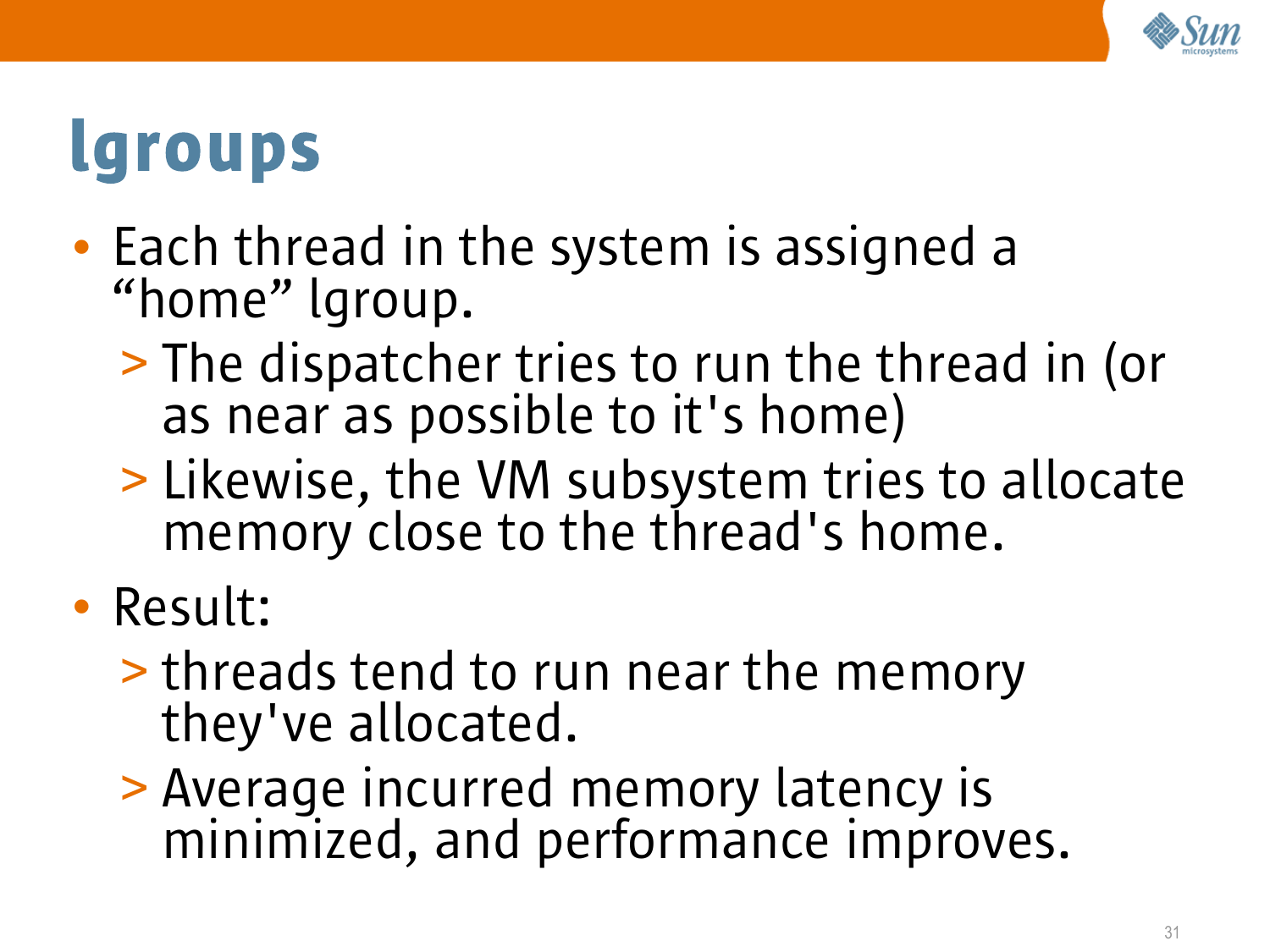

#### Processor Sets

- Not to be confused with Processor Groups...
- A processor set is a user created set of CPUs
	- > Threads must be "bound" to the pset, to run on any of the CPUs in that set.
	- > Once bound, threads cannot run on CPUs outside the set.
- This is useful for provisioning CPU resources for various workloads on the system, as well as "fencing off" workloads from one another.
- psets are administered via the psrset(1M) command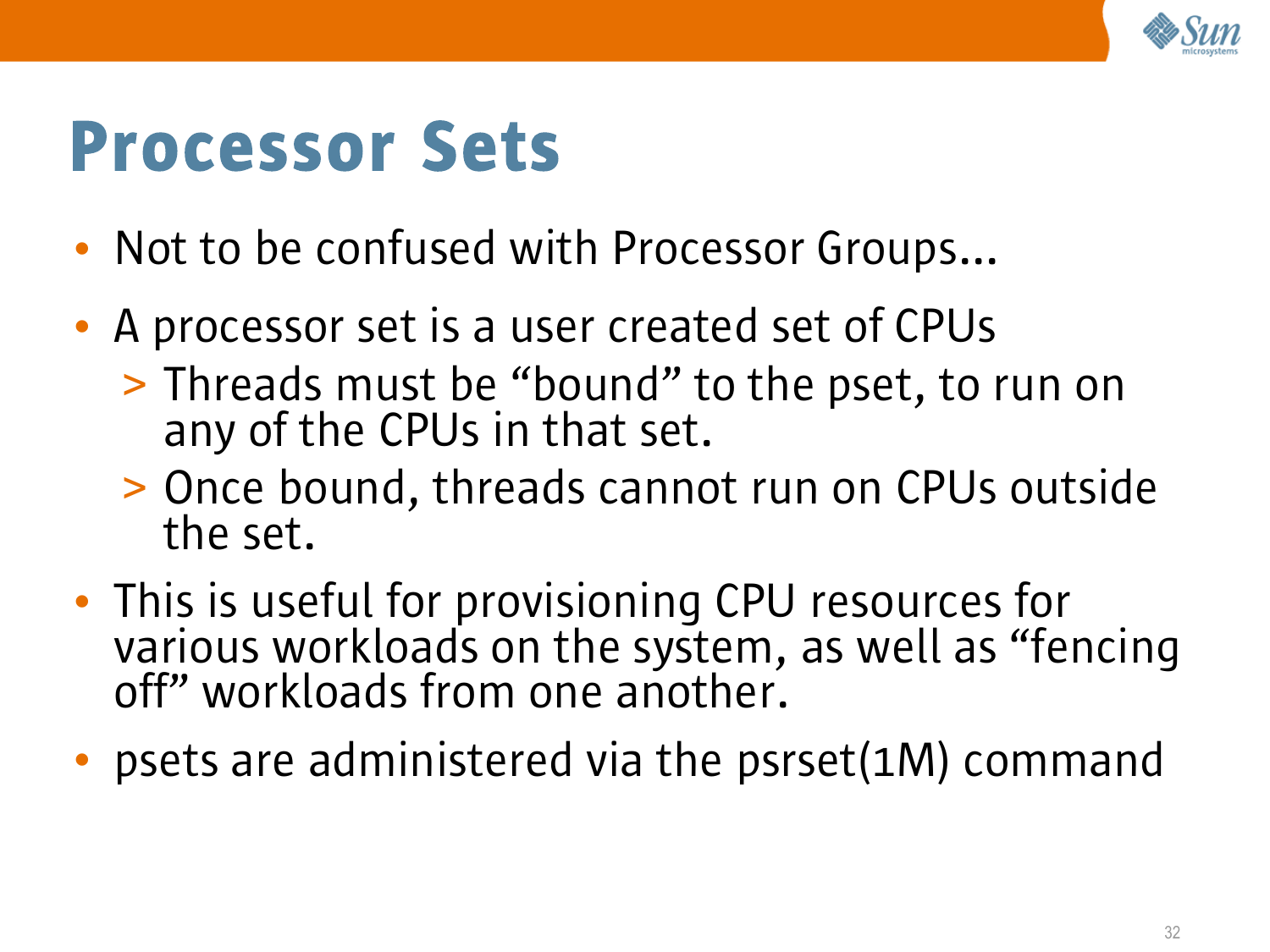

### CPU and Processor Set Tools

- mpstat(1M) report per CPU statistics
- pbind(1M) bind thread(s) to the specified CPU
- psradm(1M) change the state of the specified CPU > online, offline, no\_intr, ...
- psrinfo(1M) displays CPU information
	- > psrinfo -vp option added to provide limited physical view
- psrset(1M) administer processor sets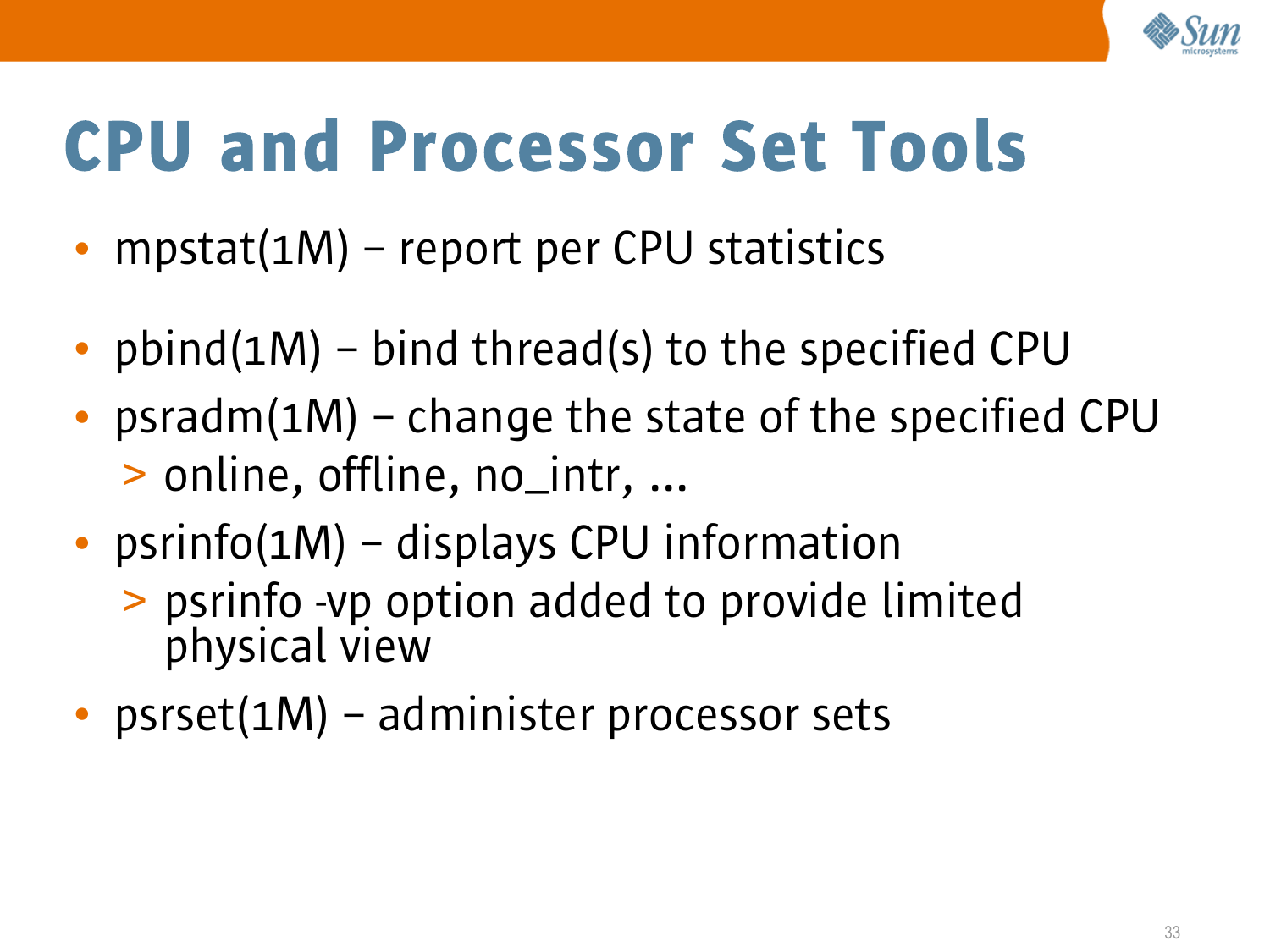

# Processor Related Interfaces

- CPU:
	- > p\_online(2) Change CPU states
	- > processor\_bind(2) Bind LWPs to a processor
	- > processor\_info(2) Query type / status of a processor
- Processor Sets:
	- > pset\_create(2), pset\_destroy(2), pset\_assign(2)
		- >create, destroy, and assign CPUs to processor sets
	- > pset\_bind(2) bind LWPs to a processor set
- In development:
	- > Multi-CPU binding Bind to a set of CPUs
		- >Like processor sets, but non-exclusive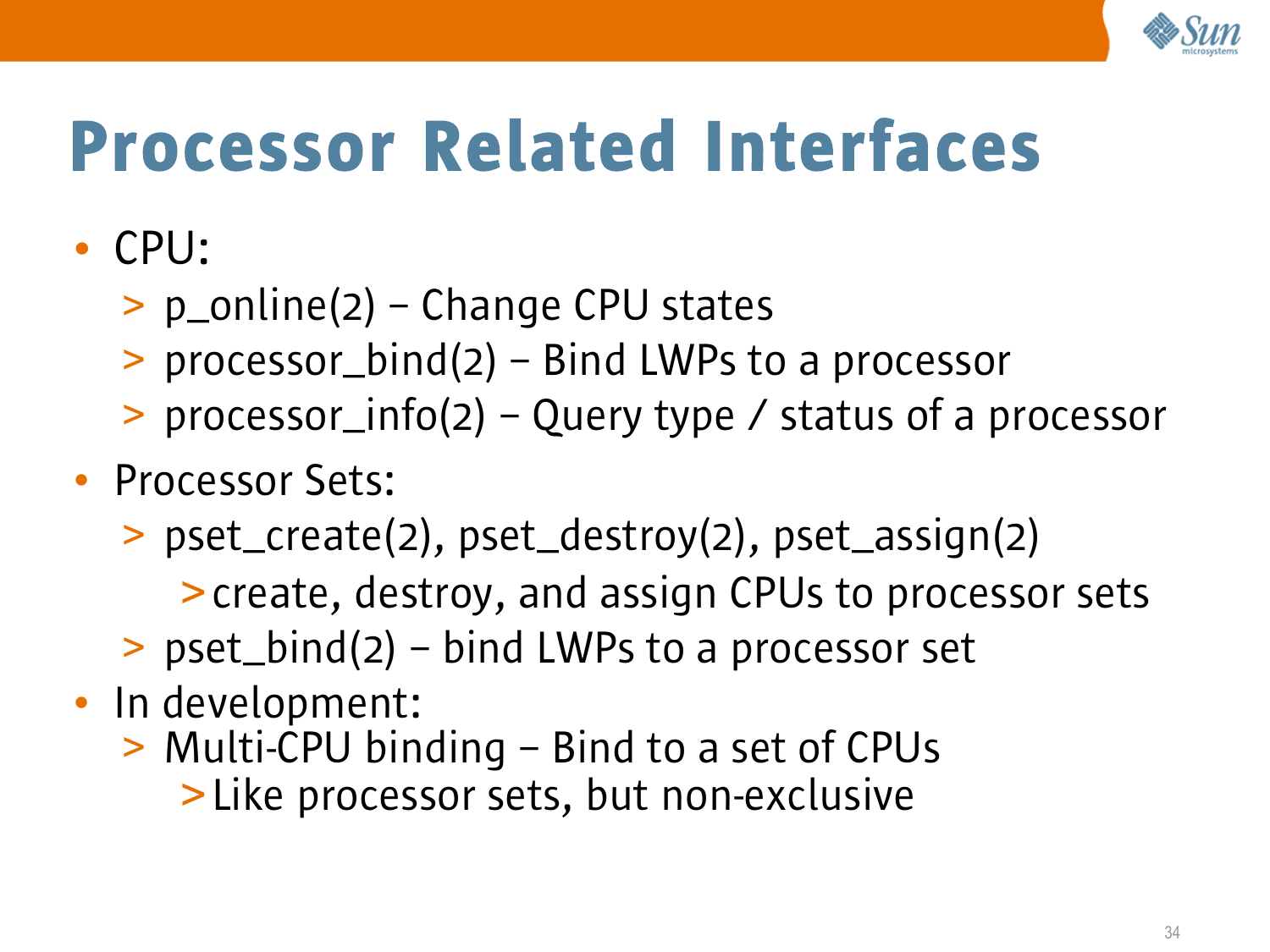

# Tools and Interfaces: NUMA

- Tools:
	- $>$  plgrp(1) Set / get a thread's home lgroup
	- > lgrpinfo(1) Display information about system's locality groups, and the lgroup hierarchy
	- > pmadvise(1) Provide "advice" about usage for a given range of virtual memory.
		- > On NUMA systems, the kernel will migrate pages to improve locality
	- $>$  pmap(1) Using "-L" option, show where (in which lgroups) a process's physical memory resides
- Interfaces:
	- > liblgrp(3LIB)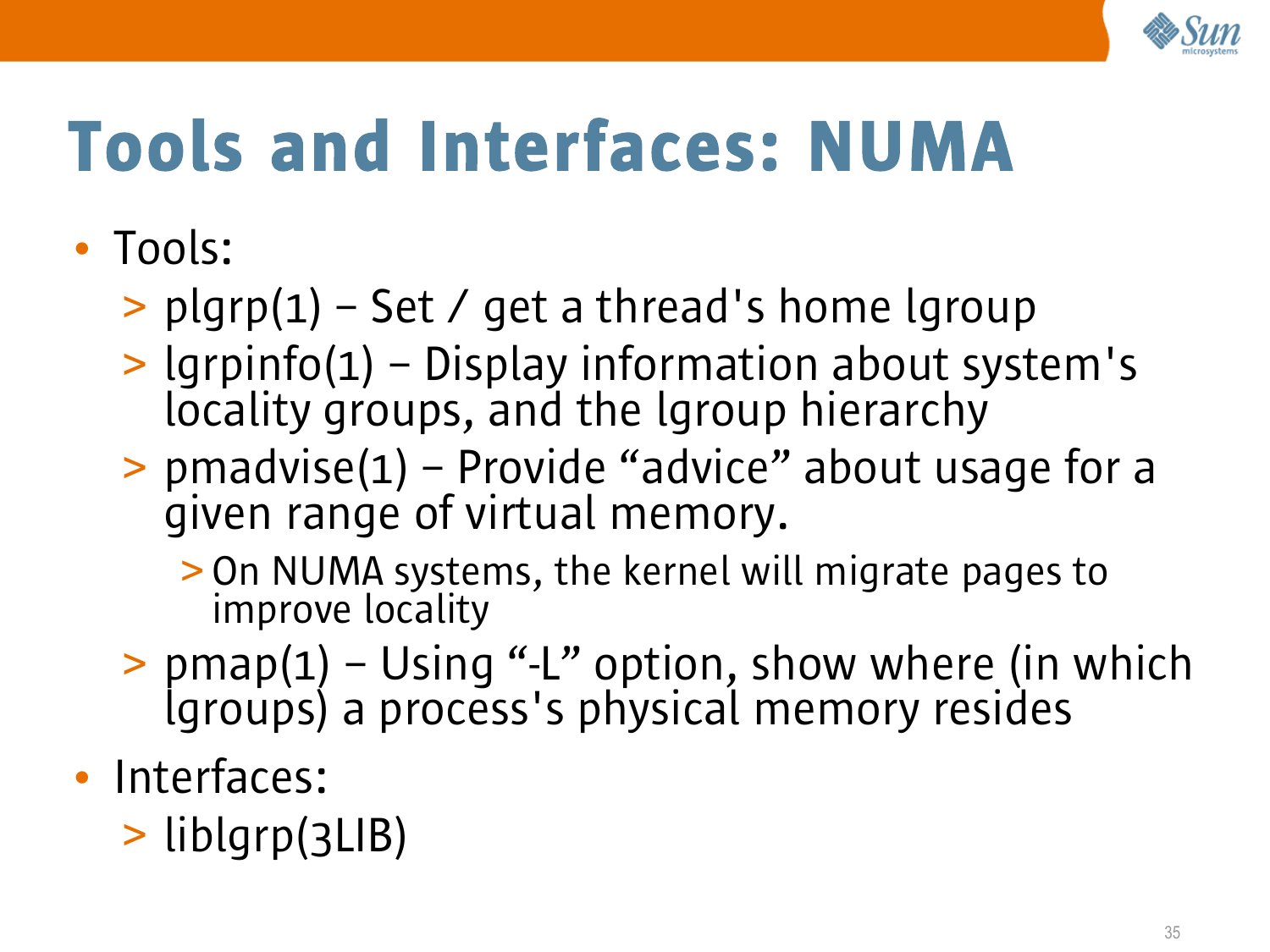

#### **Under the hood with mdb(1) and dtrace(1M)**19999999999999

,,,,,,,,,,,,,,,,,,,,,,,,,

,,,,,,,,,,,,,,,,,,,,,,,,,

,,,,,,,,,,,,,,,,,,,,,,,,,,,

,,,,,,,,,,,,,,,,,,,,,,,,,

,,,,,,,,,,,,,,,,,,,,,,,,,,,,,,,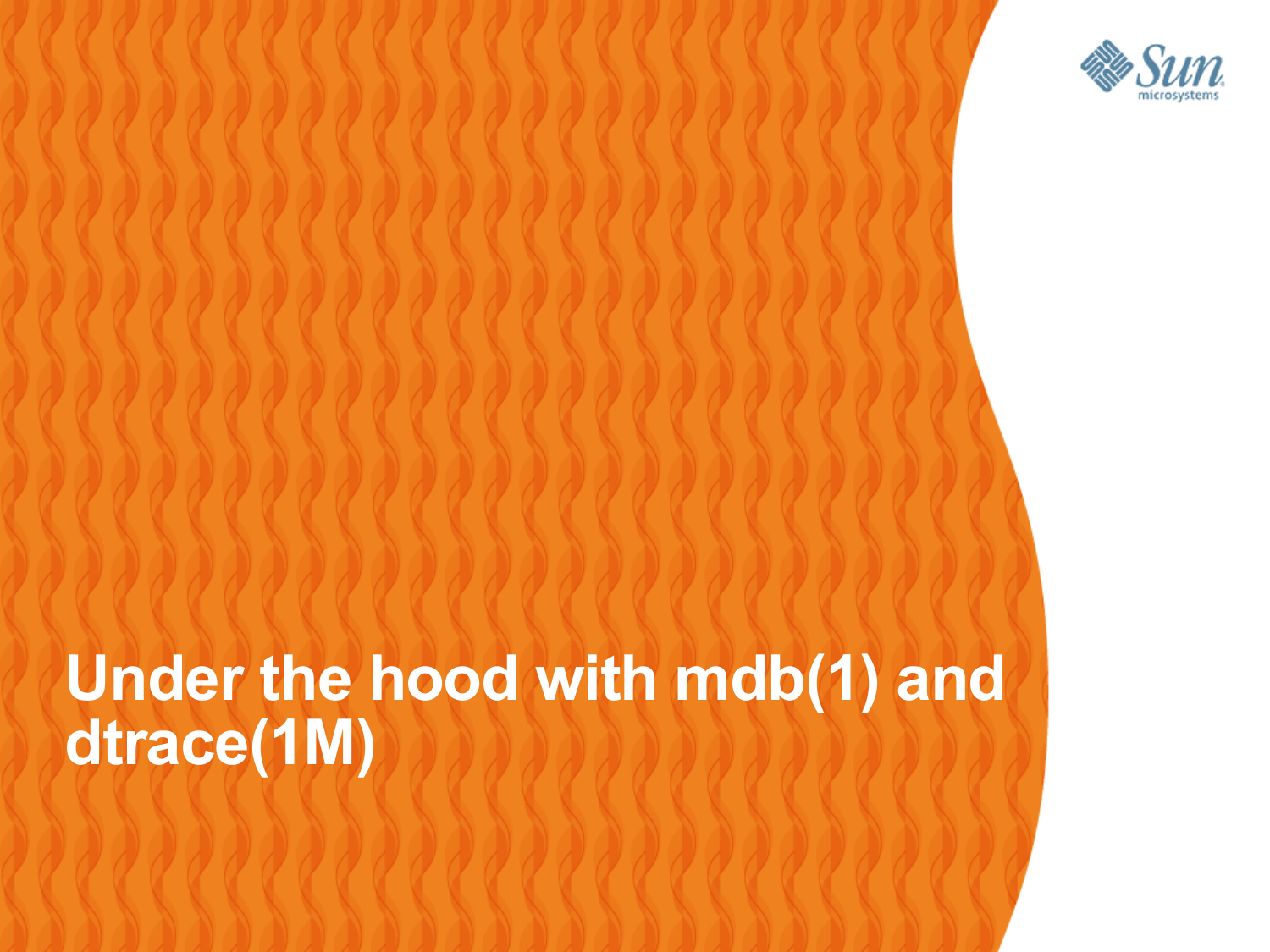

- ::cpuinfo -v shows what's running on the system's CPUs, and who's runnable...
	- **> ::cpuinfo -v ID ADDR FLG NRUN BSPL PRI RNRN KRNRN SWITCH THREAD PROC 0 fffffffffbc26f30 1b 0 0 20 no no t-0 fffffffec8a58f20 bash | RUNNING <--+ READY EXISTS ENABLE**
	- **ID ADDR FLG NRUN BSPL PRI RNRN KRNRN SWITCH THREAD PROC 1 fffffffec15e2800 1b 2 0 59 no no t-0 fffffffec967e020 mdb 1 1 1 1 1 1 1 1 1 1 RUNNING <--+ +--> PRI THREAD PROC READY 59 fffffffec1ca67e0 gnome-terminal** EXISTS 59 fffffffec1c9eb60 Xorg  **ENABLE**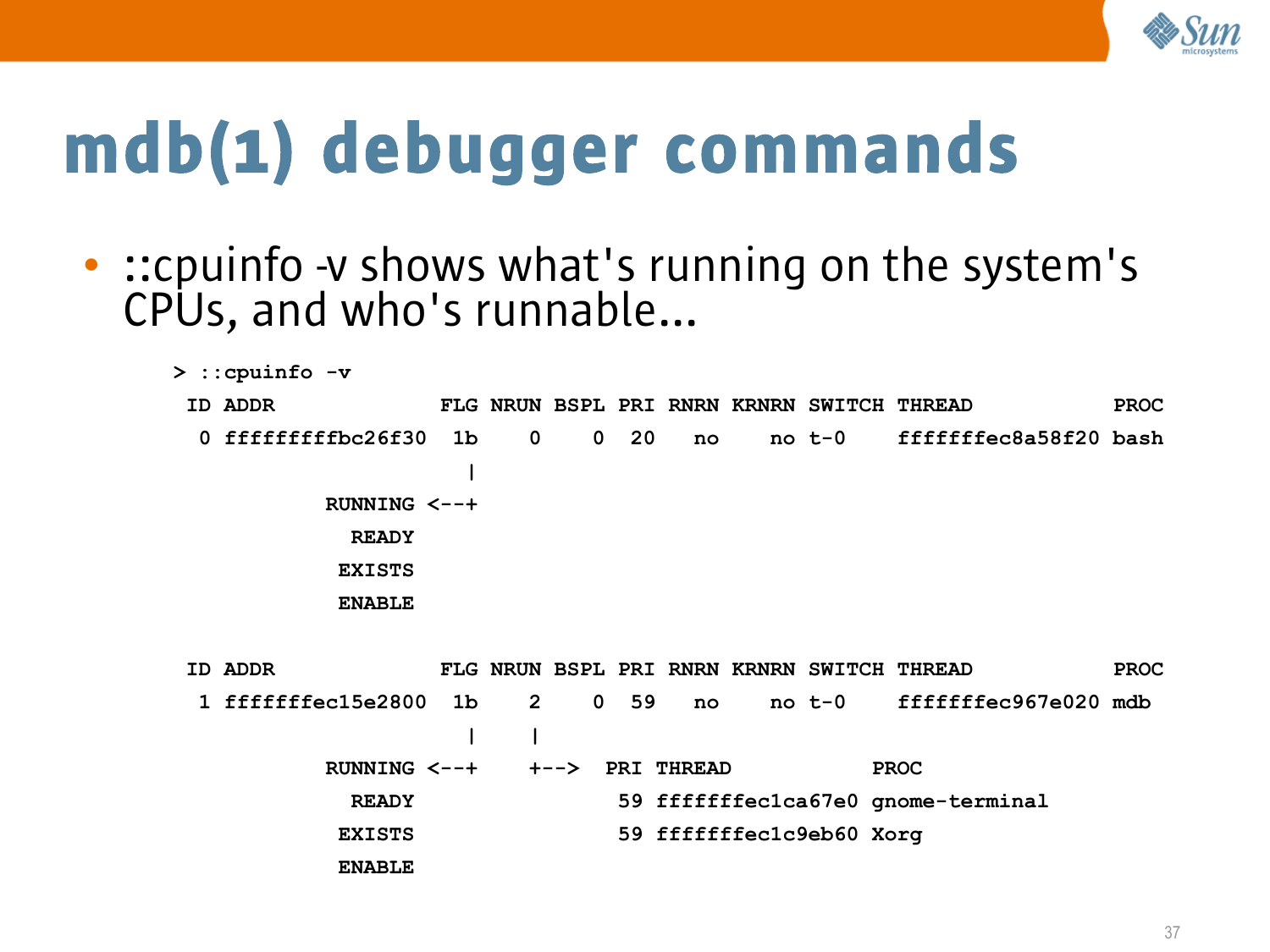

- Use ::findstack to look at the stack for a given thread.
	- > Note, this is the stack for the kernel thread, not the stack for the user application
		- $\rightarrow$  get that via pstack(1)

```
> fffffffec1c9eb60::findstack
stack pointer for thread fffffffec1c9eb60: ffffff00042f6c40
[ ffffff00042f6c40 _resume_from_idle+0xf8() ]
   ffffff00042f6c80 swtch+0x17f()
   ffffff00042f6d10 cv_timedwait_sig+0x194()
   ffffff00042f6da0 cv_waituntil_sig+0xbb()
   ffffff00042f6e80 poll_common+0x3dd()
   ffffff00042f6f00 pollsys+0xec()
   ffffff00042f6f10 sys_syscall+0x17b()
```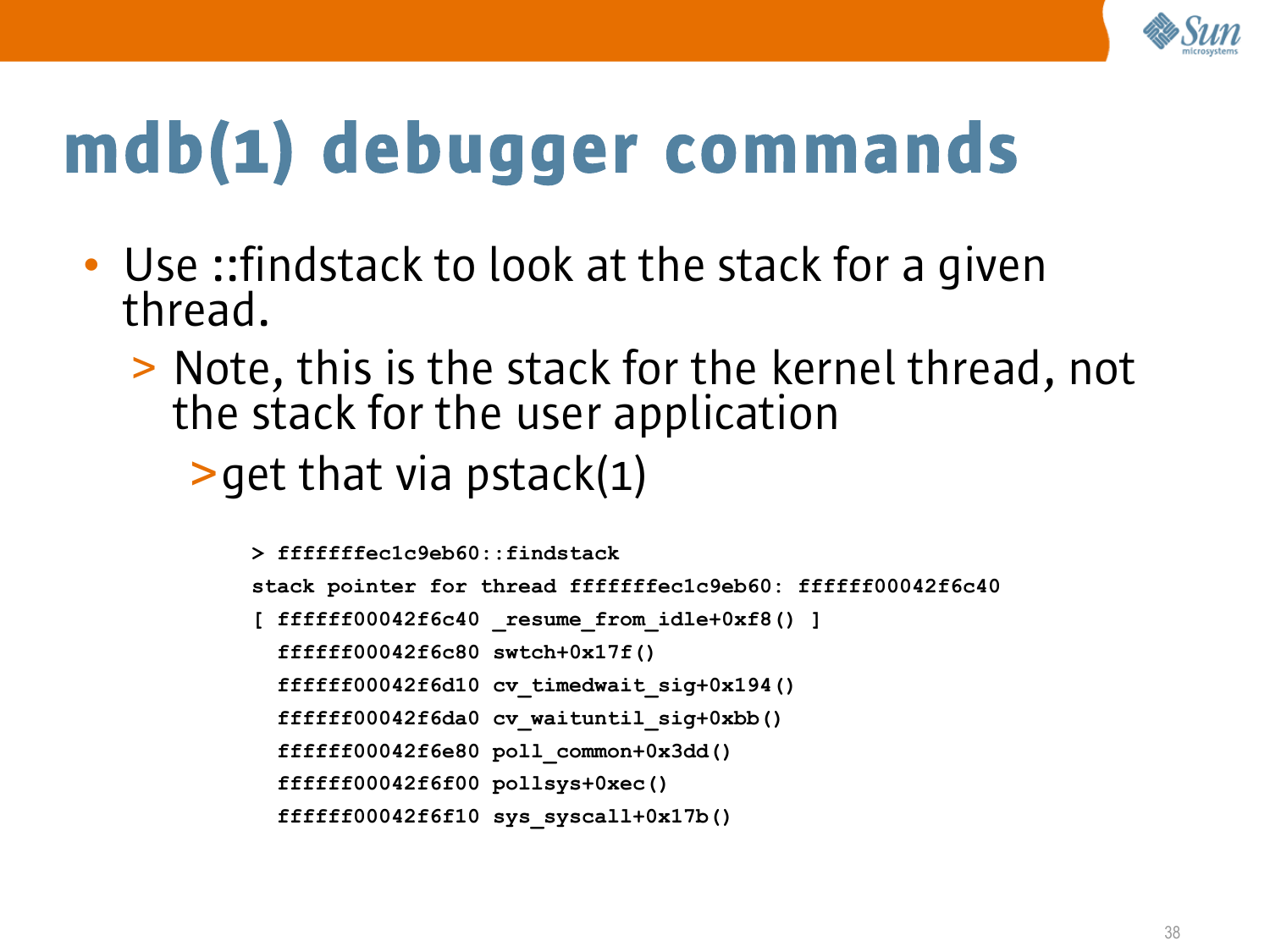

- :: ps gives the kernel's view of processes
- Using the address of the proc\_t structure, it's easy to "walk" the process's kthread\_t structures...

| $>$ : : ps  |      |             |             |     |     |              |                                               |           |
|-------------|------|-------------|-------------|-----|-----|--------------|-----------------------------------------------|-----------|
| S           | PID  | <b>PPID</b> | <b>PGID</b> | SID | UID | <b>FLAGS</b> |                                               | ADDR NAME |
| R           | 0    | 0           | 0           | 0   |     |              | 0 0x00000001 fffffffffbc24eb0 sched           |           |
| $\mathbf R$ | 3    | 0           | 0           | 0   |     |              | $0.0x00020001$ fffffffec1b5ca18 fsflush       |           |
| $\mathbf R$ | 2    | 0           | 0           | 0   |     |              | 0 0x00020001 fffffffec1b5d670 pageout         |           |
| R           |      | 0           | 0           | 0   |     |              | 0 0x4a004000 fffffffec1b5e2c8 init            |           |
| R           | 1094 | 1062        | 885         | 885 |     |              | 90119 0x4a004000 fffffffec4361030 soffice.bin |           |

**...**

**> fffffffec4361030::walk thread** 

**fffffffec880bf00**

**fffffffec8a595e0**

**fffffffec1dfae20**

**fffffffec1d0f920**

**fffffffec1d07ca0**

**fffffffec880c260**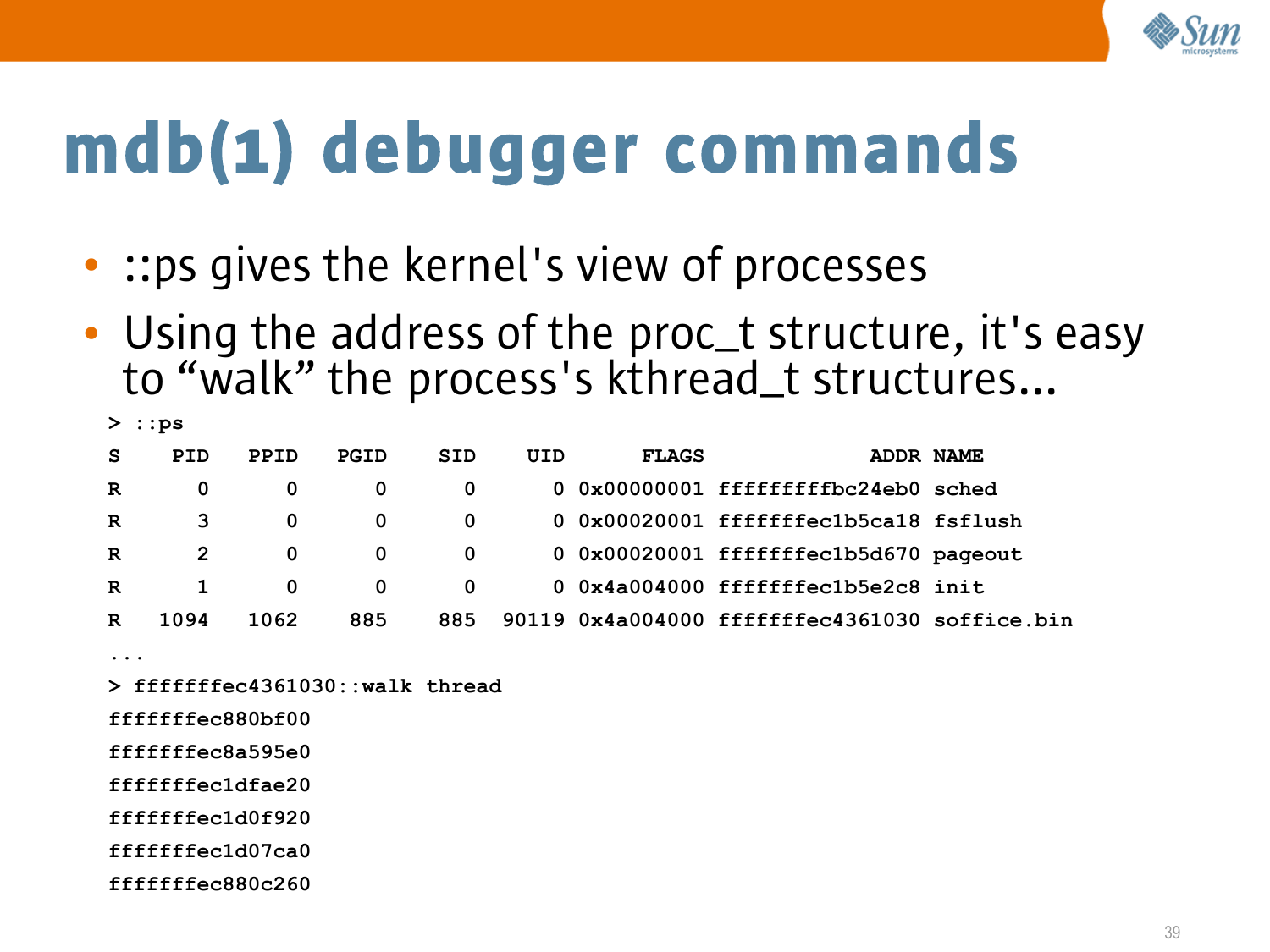

• "pipe" the walk output to other interesting debugger commands, like ::print...

```
> fffffffec4361030::walk thread |::print kthread_t t_start
t_start = 2007 Jul 26 11:03:04
t_start = 2007 Jul 26 11:03:04
t_start = 2007 Jul 26 11:03:07
t_start = 2007 Jul 26 11:03:07
t_start = 2007 Jul 26 11:03:07
t_start = 2007 Jul 26 11:03:11
```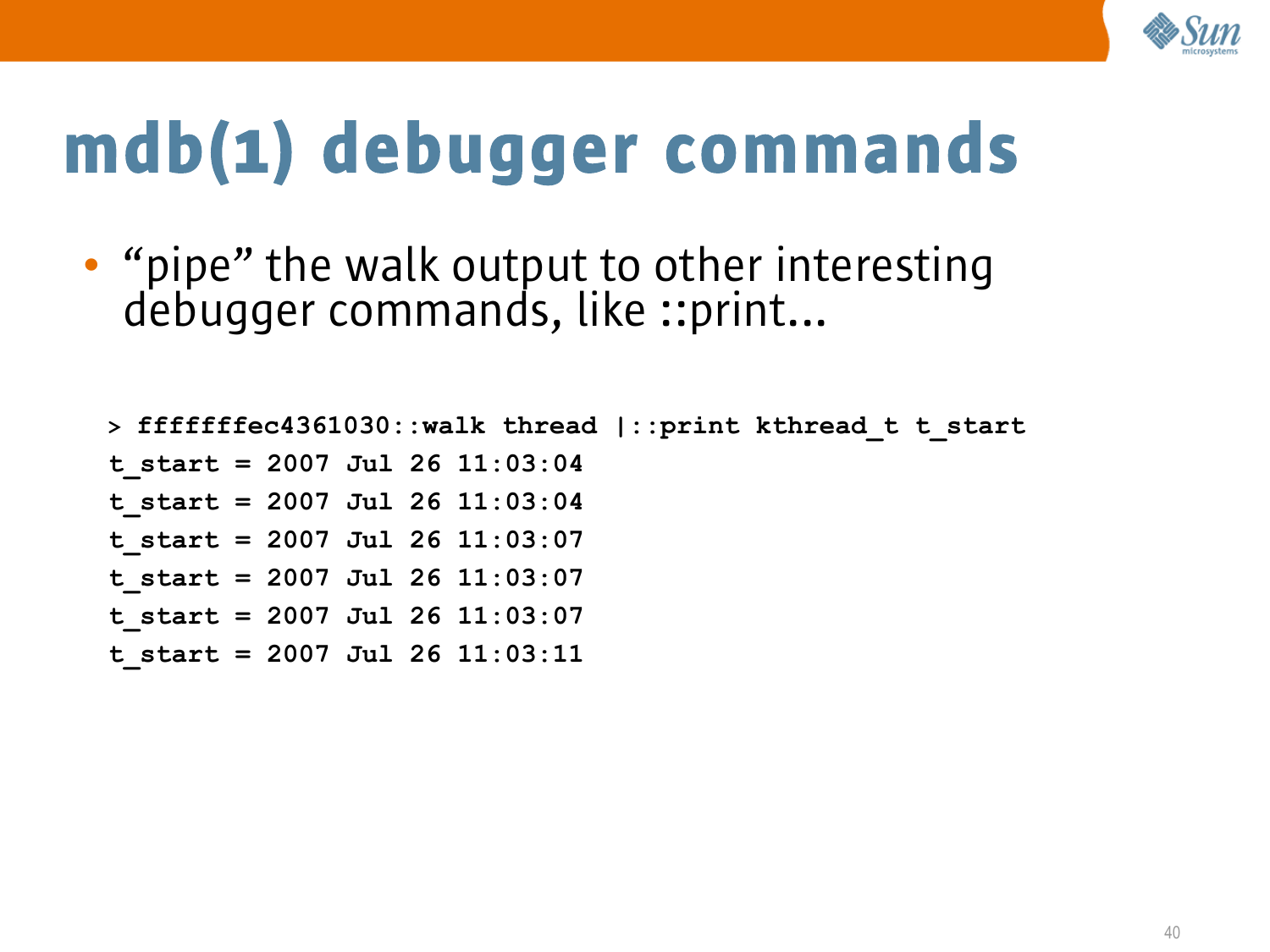

# The DTrace sched provider

- The sched provider exports a number of interesting scheduling related DTrace probes...
	- > enqueue, dequeue
		- > Fires when a thread is added / removed from a run queue
	- > on-cpu, off-cpu
		- > Fire when a thread gets on, or leaves the CPU
	- > sleep, wakeup
	- > preempt
	- > tick
- See the DTrace answerbook for complete list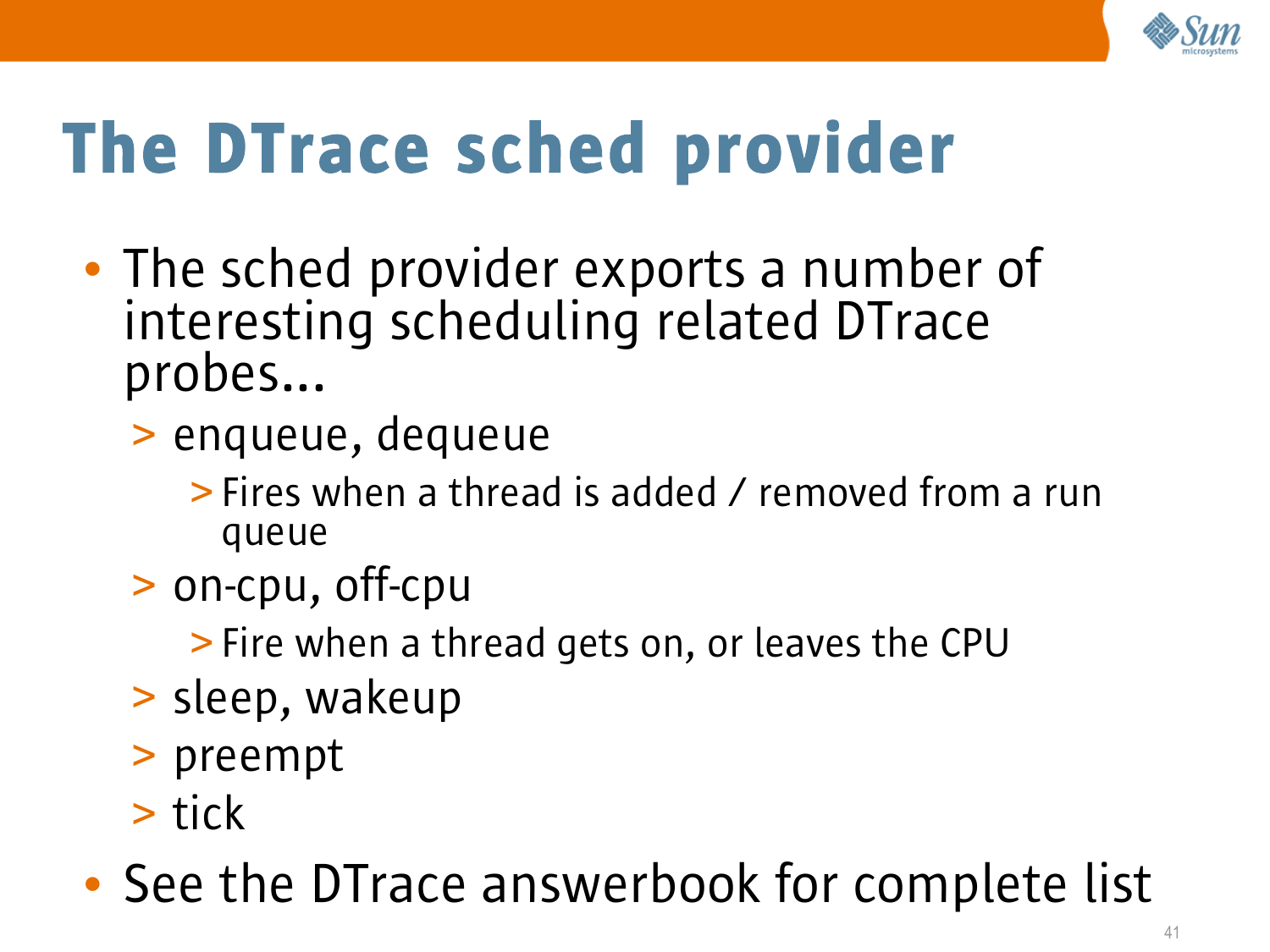

# DTrace sched provider example

• When firefox gets the CPU, how long does it run?

```
#!/usr/sbin/dtrace -s
sched:::on-cpu
/execname == "firefox-bin"/
{
         self->ts = timestamp;
}
sched:::off-cpu
/self->ts/
{
         @["firefox run times"] = quantize(timestamp - self->ts);
         self->ts = 0;
}
```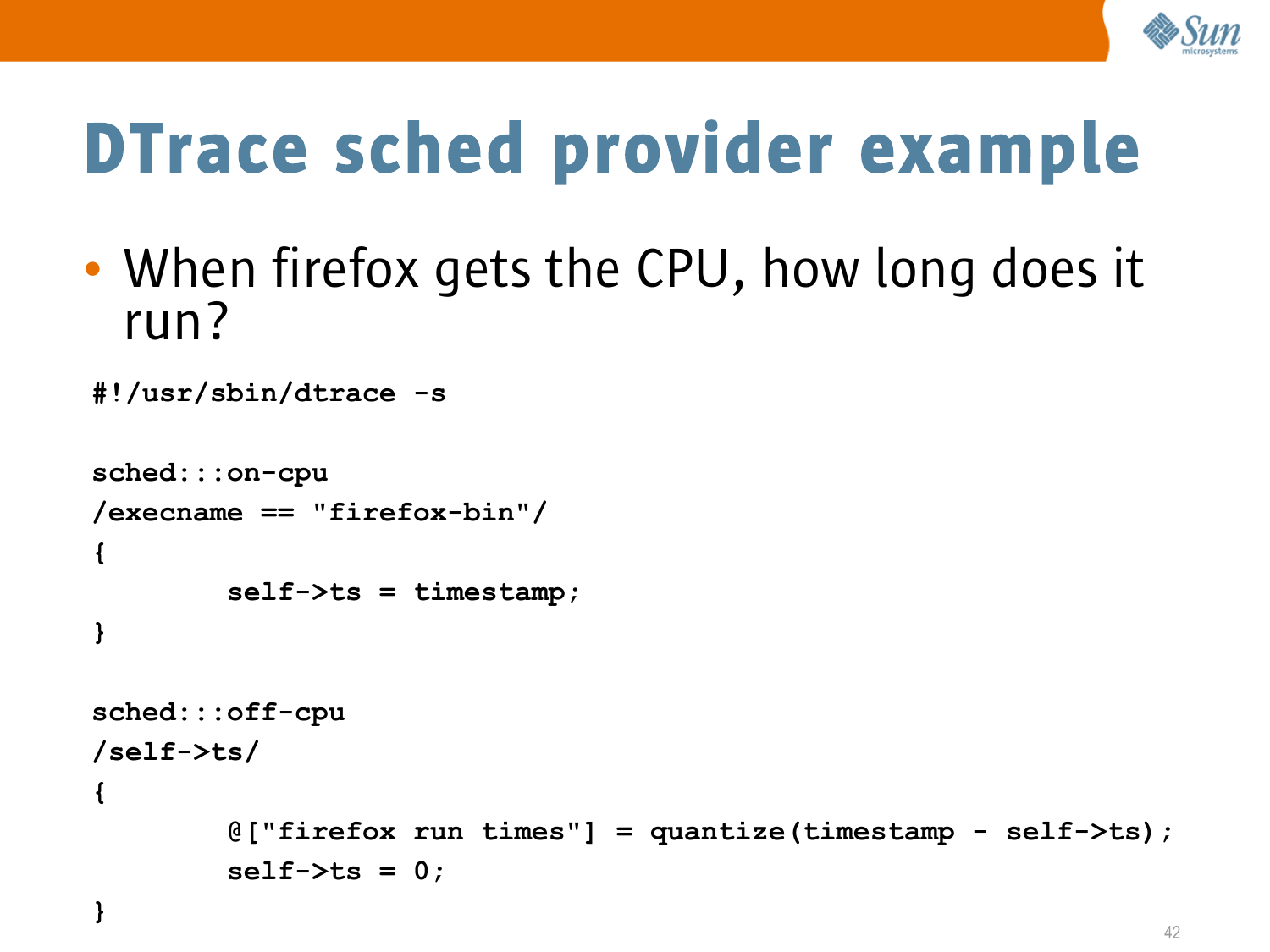

### DTrace sched provider example

**# ./ff\_howlong.d**

**dtrace: script './ff\_howlong.d' matched 6 probes**

 $^{\wedge}C$ 

 **firefox run times** 

| value          |                     | ------------ Distribution ------------- | count       |
|----------------|---------------------|-----------------------------------------|-------------|
| $1024$         |                     |                                         | $\mathbf 0$ |
| 2048   @       |                     |                                         | 42          |
|                | 4096   @@@@@        |                                         | 165         |
|                | 8192   @@@@@@@@@@@@ |                                         | 365         |
| 16384   @@     |                     |                                         | 55          |
|                | 32768  @@@@@        |                                         | 150         |
| 65536   @@@    |                     |                                         | 104         |
| 131072   @@@   |                     |                                         | 90          |
| 262144   @@    |                     |                                         | 48          |
| 524288 100     |                     |                                         | 52          |
| 1048576   @@@@ |                     |                                         | 132         |
| 2097152        |                     |                                         | 13          |
| 4194304        |                     |                                         | $\mathbf 0$ |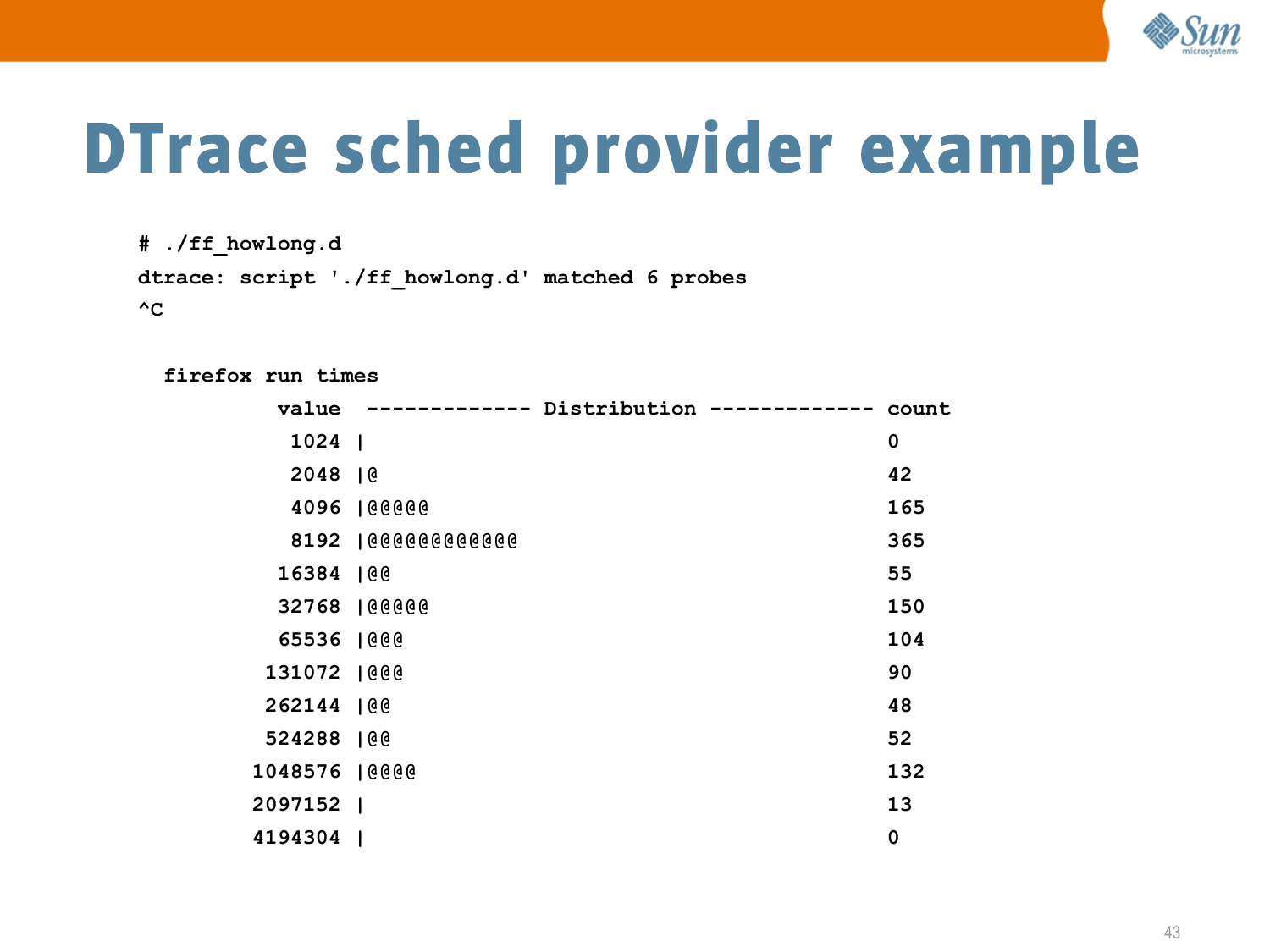

#### **Looking ahead...**

1999999999999999999999

,,,,,,,,,,,,,,,,,,,,,,,,,,,,,

1999999999999999999999999

,,,,,,,,,,,,,,,,,,,,,,,,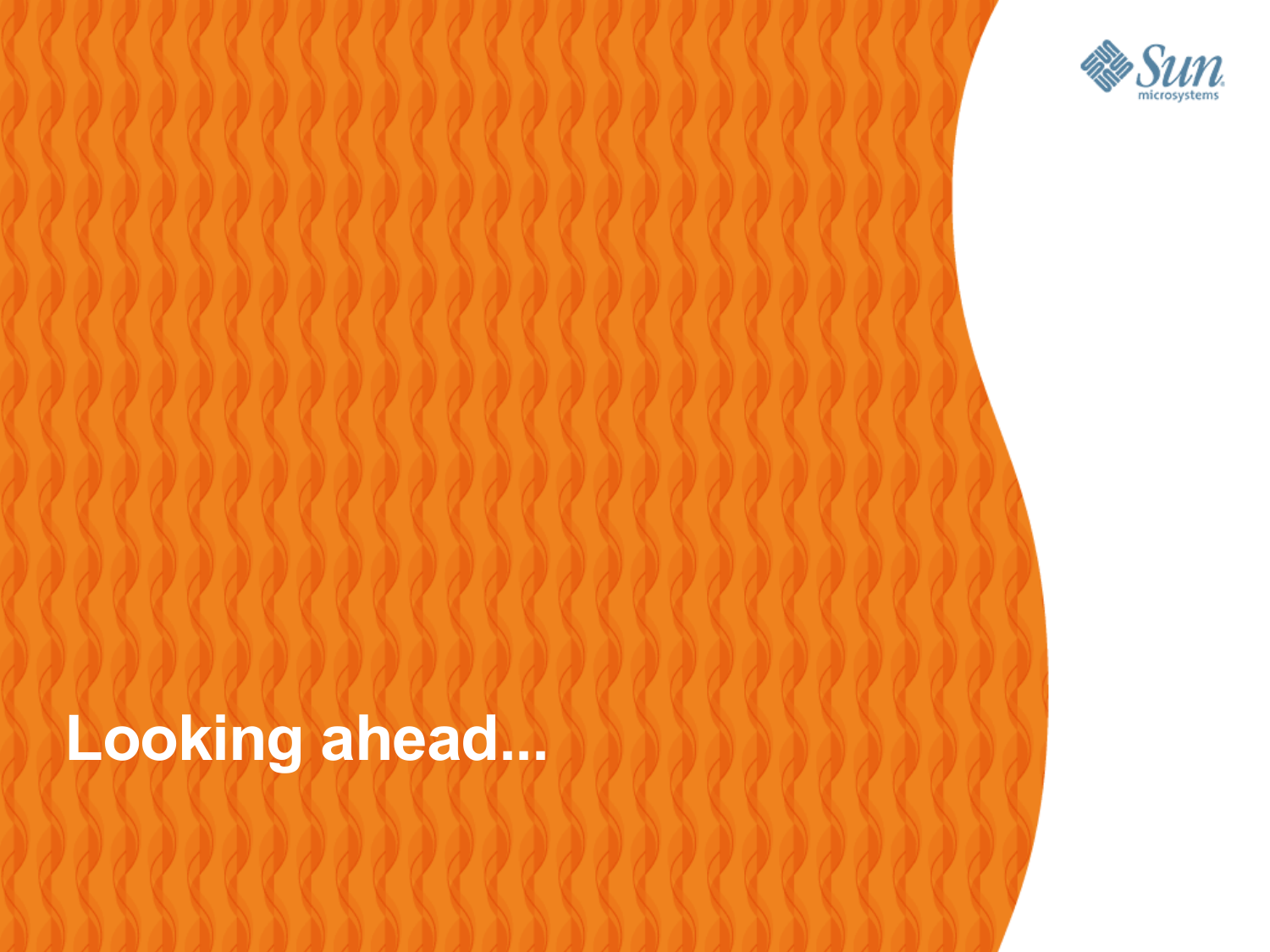

## In Development work...

• Tesla Project: OpenSolaris Enhanced Power Management

> <http://www.opensolaris.org/os/project/tesla>

- Short term objectives:
	- > Power aware dispatcher

> Make the dispatcher aware of CPU power states

- > Better integrate the dispatcher with CPU PM subsystem
- > Event based clock implementation
	- > Currently, clock() interrupt fires 100 times per second, even on completely idle system.
		- Bad from a power efficiency perspective
	- > clock shouldn't fire unless there's something to do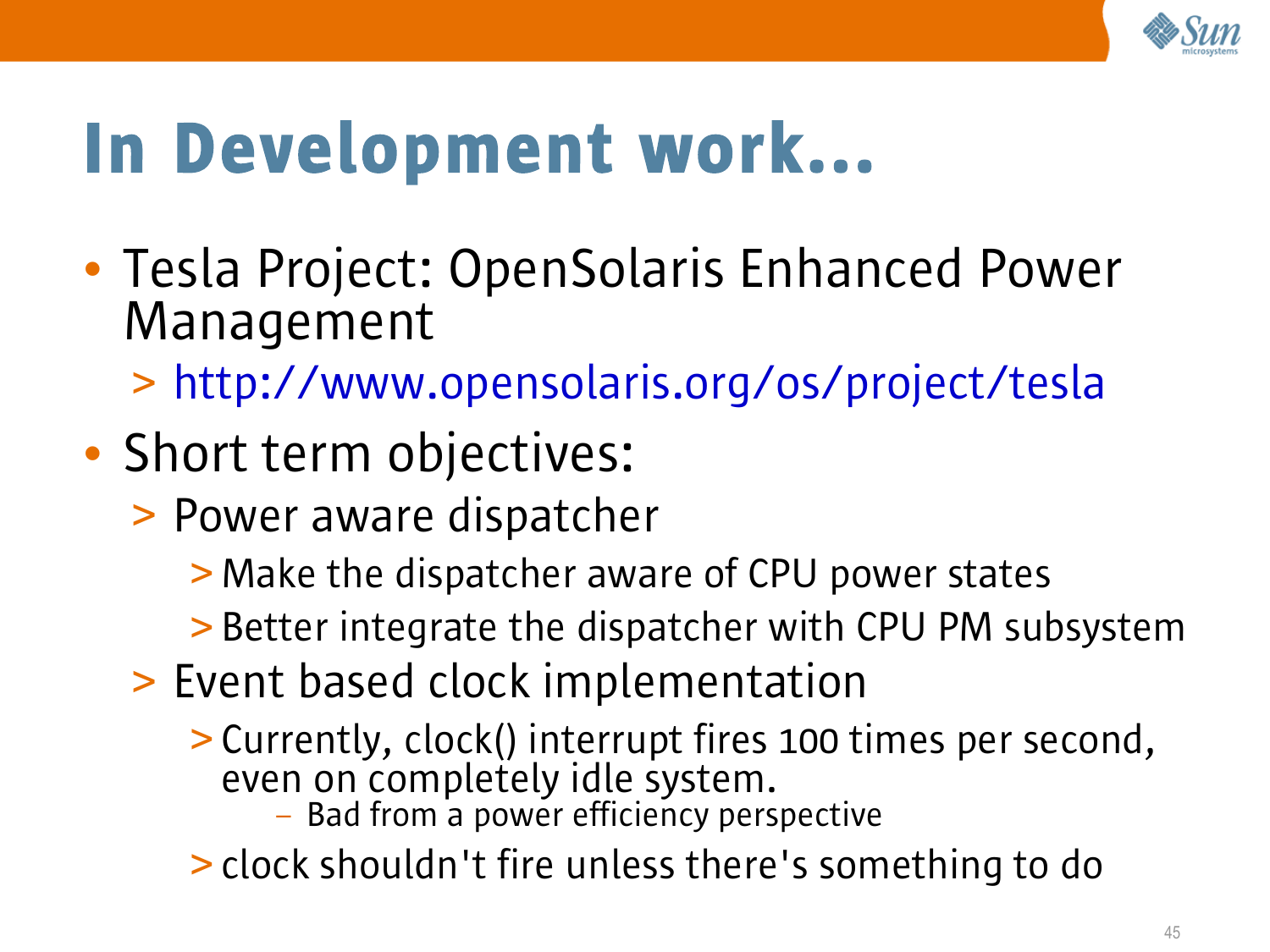

#### Future work...

- OpenSolaris CPU Observability Project
	- > Exporting CMT sharing relationships that exist between logical CPUs
	- > Project recently proposed
- Workload characterization, self tuning, and adaptive policies
- CPU related observability / control tools rework...
	- > mpstat(1m)... so much output, so little xterm.